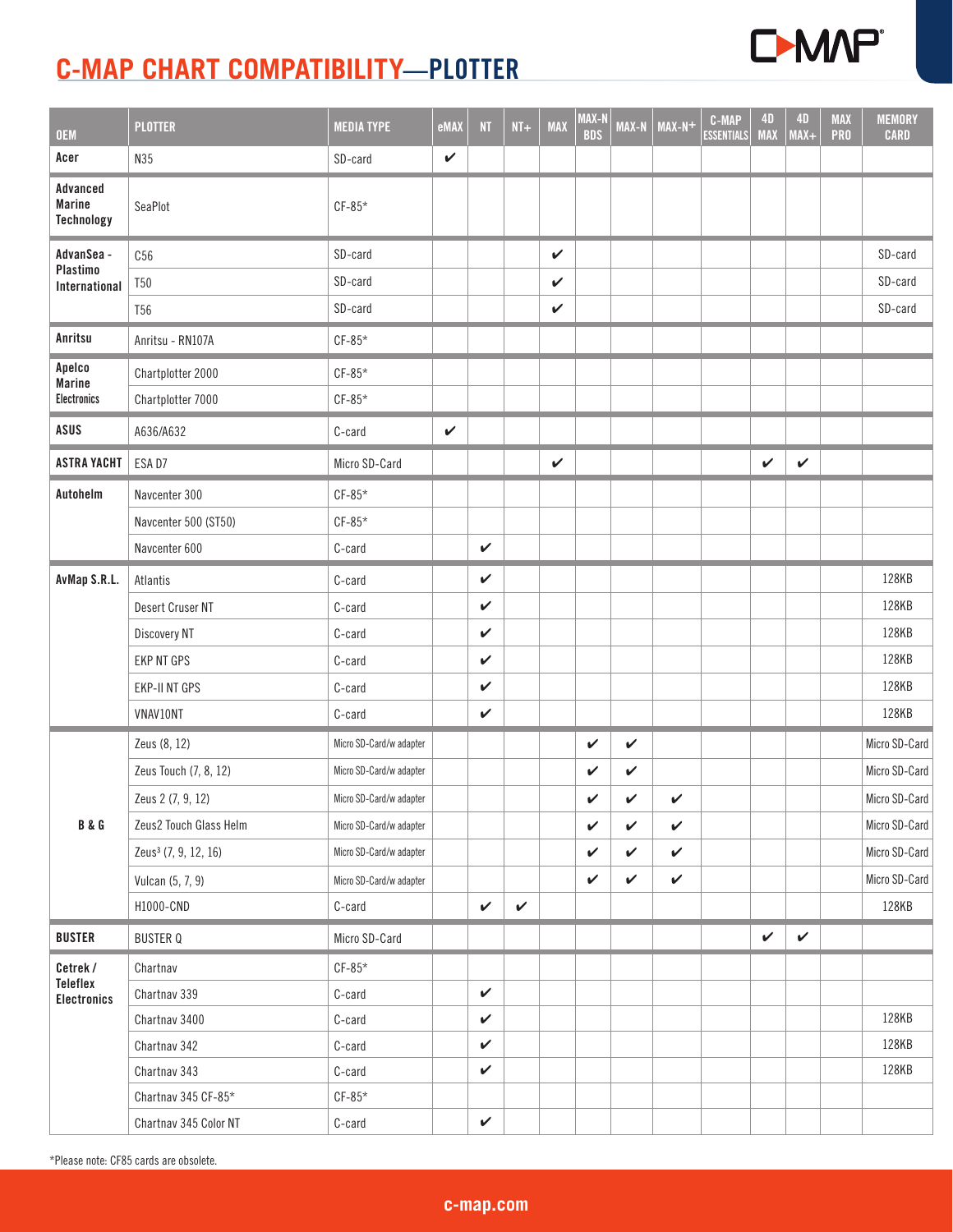| <b>OEM</b>                            | <b>PLOTTER</b>                    | <b>MEDIA TYPE</b> | eMAX         | NT           | $NT+$        | <b>MAX</b>   | MAX-N<br><b>BDS</b> | MAX-N | $\overline{MAX-N+}$ | <b>C-MAP</b><br><b>ESSENTIALS</b> | <b>4D</b><br><b>MAX</b> | 4D<br>$MAX+$ | <b>MAX</b><br><b>PRO</b> | <b>MEMORY</b><br><b>CARD</b> |
|---------------------------------------|-----------------------------------|-------------------|--------------|--------------|--------------|--------------|---------------------|-------|---------------------|-----------------------------------|-------------------------|--------------|--------------------------|------------------------------|
| Cetrek /                              | Chartnav 345 NT                   | C-card            |              | $\checkmark$ |              |              |                     |       |                     |                                   |                         |              |                          |                              |
| <b>Teleflex</b><br><b>Electronics</b> | Chartnav 350                      | $CF-85*$          |              |              |              |              |                     |       |                     |                                   |                         |              |                          |                              |
| (Continued)                           | Chartnav 775                      | C-card            |              | $\checkmark$ |              |              |                     |       |                     |                                   |                         |              |                          | 128KB                        |
|                                       | Chartpilot 757                    | $CF-85*$          |              |              |              |              |                     |       |                     |                                   |                         |              |                          |                              |
|                                       | Chartpilot 775                    | $CF-85*$          |              |              |              |              |                     |       |                     |                                   |                         |              |                          |                              |
|                                       | Prochart 340                      | $CF-85*$          |              |              |              |              |                     |       |                     |                                   |                         |              |                          |                              |
|                                       | Prochart 341                      | $CF-85*$          |              |              |              |              |                     |       |                     |                                   |                         |              |                          |                              |
| Cobra                                 | COBRA Marine MC600Ci              | C-card            |              | $\checkmark$ | $\checkmark$ | $\checkmark$ |                     |       |                     |                                   |                         |              |                          | 2MB                          |
|                                       | <b>COBRA Marine MC600Cx</b>       | C-card            |              | V            | V            | V            |                     |       |                     |                                   |                         |              |                          | 2MB                          |
| Computrol/                            | Tournament Champion NCC 6500      | C-card            |              | $\checkmark$ |              |              |                     |       |                     |                                   |                         |              |                          |                              |
| <b>Bottomline</b>                     | <b>Tournament Master NCC 5300</b> | C-card            |              | V            |              |              |                     |       |                     |                                   |                         |              |                          |                              |
|                                       | Tournament Master NCC 6300        | C-card            |              | $\checkmark$ | $\checkmark$ |              |                     |       |                     |                                   |                         |              |                          | 2MB                          |
| Comar                                 | CSD 300                           | C-card            |              |              |              | V            |                     |       |                     |                                   |                         |              |                          |                              |
| Dangard                               | QTEK9000,G100                     | SD-card           | $\checkmark$ |              |              |              |                     |       |                     |                                   |                         |              |                          |                              |
| <b>Datamarine</b>                     | Chartlink 7000CRT                 | $CF-85*$          |              |              |              |              |                     |       |                     |                                   |                         |              |                          |                              |
|                                       | Chartlink 7000LCD                 | $CF-85*$          |              |              |              |              |                     |       |                     |                                   |                         |              |                          |                              |
|                                       | Chartlink 7000LCD/GPS / PC CDR    | $CF-85*$          |              |              |              |              |                     |       |                     |                                   |                         |              |                          |                              |
|                                       | ChartLINK D7000XT                 | C-card            |              | $\checkmark$ |              |              |                     |       |                     |                                   |                         |              |                          | 128KB                        |
|                                       | ChartLINK D7000XTC                | C-card            |              | $\checkmark$ |              |              |                     |       |                     |                                   |                         |              |                          | 128KB                        |
|                                       | Chartlink II 7000A                | $CF-85*$          |              |              |              |              |                     |       |                     |                                   |                         |              |                          |                              |
|                                       | ChartLINK II D8000                | C-card            |              | $\checkmark$ |              |              |                     |       |                     |                                   |                         |              |                          |                              |
|                                       | Dart EC2800                       | $CF-85*$          |              |              |              |              |                     |       |                     |                                   |                         |              |                          |                              |
|                                       | Dart EC2900                       | $CF-85*$          |              |              |              |              |                     |       |                     |                                   |                         |              |                          |                              |
| <b>Digital Yacht</b>                  | SmarterChart 500 (all models)     | C-card            |              | $\checkmark$ | $\checkmark$ | $\checkmark$ |                     |       |                     |                                   |                         |              |                          | 2MB                          |
| Echotec                               | 310MP                             | C-card            |              | V            |              |              |                     |       |                     |                                   |                         |              |                          |                              |
|                                       | 310MPDG                           | C-card            |              | $\checkmark$ |              |              |                     |       |                     |                                   |                         |              |                          |                              |
|                                       | 310MPG                            | C-card            |              | $\checkmark$ |              |              |                     |       |                     |                                   |                         |              |                          |                              |
|                                       | 320CP                             | C-card            |              | $\checkmark$ |              |              |                     |       |                     |                                   |                         |              |                          |                              |
|                                       | <b>CTM 900</b>                    | $CF-85*$          |              |              |              |              |                     |       |                     |                                   |                         |              |                          |                              |
|                                       | <b>CTM 950</b>                    | $CF-85*$          |              |              |              |              |                     |       |                     |                                   |                         |              |                          |                              |
|                                       | <b>CTM 951G</b>                   | $CF-85*$          |              |              |              |              |                     |       |                     |                                   |                         |              |                          |                              |
|                                       | Mercator                          | $CF-85*$          |              |              |              |              |                     |       |                     |                                   |                         |              |                          |                              |
| Enisa                                 | Galaxy Plus                       | C-card            |              | $\checkmark$ | $\checkmark$ | $\checkmark$ |                     |       |                     |                                   |                         |              |                          | SD-card                      |
| <b>ETEN</b>                           | 0M500                             | SD-Card           | $\checkmark$ |              |              |              |                     |       |                     |                                   |                         |              |                          |                              |
| <b>FUJITSU</b>                        | LOOX                              | SD-Card           | $\checkmark$ |              |              |              |                     |       |                     |                                   |                         |              |                          |                              |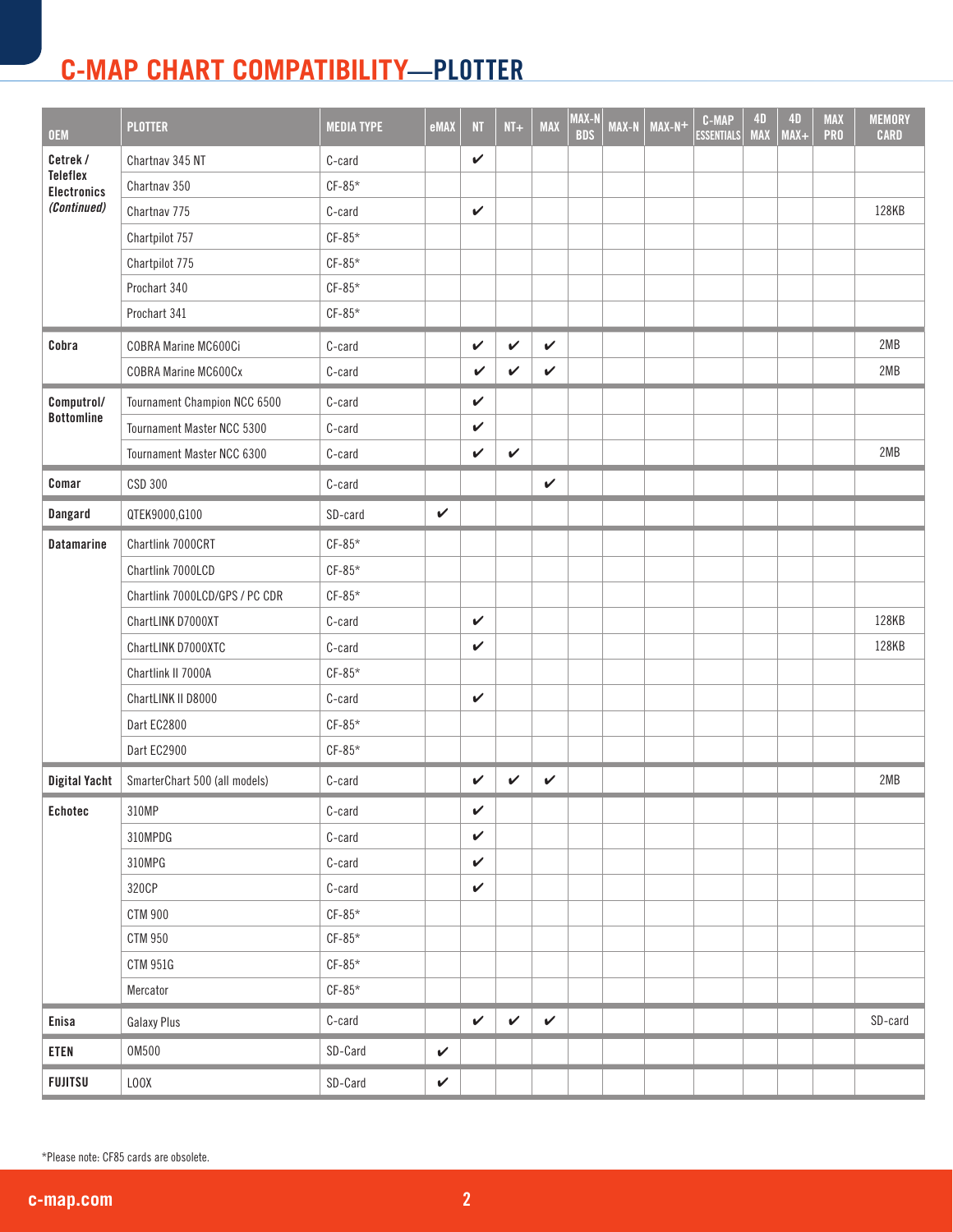

| <b>OEM</b>    | <b>PLOTTER</b>       | <b>MEDIA TYPE</b> | eMAX | NT.          | $NT +$       | <b>MAX</b> | MAX-N<br><b>BDS</b> | <b>MAX-N</b> | $\overline{MAX-N+}$ | <b>C-MAP</b><br><b>ESSENTIALS</b> | 4D<br><b>MAX</b> | <b>4D</b><br>$MAX+$ | <b>MAX</b><br><b>PRO</b> | <b>MEMORY</b><br><b>CARD</b> |
|---------------|----------------------|-------------------|------|--------------|--------------|------------|---------------------|--------------|---------------------|-----------------------------------|------------------|---------------------|--------------------------|------------------------------|
| <b>Furuno</b> | Navnet 3D MFD8/12/BB | Internal database |      |              |              |            |                     |              | MM3D C-MAP Charts   |                                   |                  |                     |                          |                              |
|               | GP7000/NT            | SD-card           |      |              |              | V          |                     |              |                     |                                   |                  |                     |                          | SD-card                      |
|               | GP7000F/NT           | SD-card           |      |              |              | V          |                     |              |                     |                                   |                  |                     |                          | SD-card                      |
|               | Navnet VX2 GP-1720C  | SD-card           |      |              |              | V          |                     |              |                     |                                   |                  |                     |                          | SD-card                      |
|               | Navnet VX2 GP-1920C  | SD-card           |      |              |              | V          |                     |              |                     |                                   |                  |                     |                          | SD-card                      |
|               | Navnet VX2 RDP 148   | SD-card           |      |              |              | V          |                     |              |                     |                                   |                  |                     |                          | SD-card                      |
|               | Navnet VX2 RDP 149   | SD-card           |      |              |              | V          |                     |              |                     |                                   |                  |                     |                          | SD-card                      |
|               | NavnetVX2 1724C/NT   | SD-card           |      |              |              | V          |                     |              |                     |                                   |                  |                     |                          | SD-card                      |
|               | NavnetVX2 1734C/NT   | SD-card           |      |              |              | V          |                     |              |                     |                                   |                  |                     |                          | SD-card                      |
|               | NavnetVX2 1824C/NT   | SD-card           |      |              |              | V          |                     |              |                     |                                   |                  |                     |                          | SD-card                      |
|               | NavnetVX2 1834C/NT   | SD-card           |      |              |              | V          |                     |              |                     |                                   |                  |                     |                          | SD-card                      |
|               | NavnetVX2 1934C/NT   | SD-card           |      |              |              | V          |                     |              |                     |                                   |                  |                     |                          | SD-card                      |
|               | NavnetVX2 1944C/NT   | SD-card           |      |              |              | V          |                     |              |                     |                                   |                  |                     |                          | SD-card                      |
|               | NavnetVX2 1954C/NT   | SD-card           |      |              |              | V          |                     |              |                     |                                   |                  |                     |                          | SD-card                      |
|               | NavnetVX2 1964C/NT   | SD-card           |      |              |              | V          |                     |              |                     |                                   |                  |                     |                          | SD-card                      |
|               | GP1650/NT            | FP-card           |      | V            | $\checkmark$ |            |                     |              |                     |                                   |                  |                     |                          | 8MB FPcard*                  |
|               | GP1650D/NT           | FP-card           |      | V            | V            |            |                     |              |                     |                                   |                  |                     |                          | 8MB FPcard*                  |
|               | GP1650DF/NT          | FP-card           |      | V            | V            |            |                     |              |                     |                                   |                  |                     |                          | 8MB FPcard*                  |
|               | GP1650F/NT           | FP-card           |      | V            | V            |            |                     |              |                     |                                   |                  |                     |                          | 8MB FPcard*                  |
|               | GP1650W/NT           | FP-card           |      | $\checkmark$ | V            |            |                     |              |                     |                                   |                  |                     |                          | 8MB FPcard*                  |
|               | GP1650WF/NT          | FP-card           |      | V            | V            |            |                     |              |                     |                                   |                  |                     |                          | 8MB FPcard*                  |
|               | GP1850D/NT           | FP-card           |      | V            | V            |            |                     |              |                     |                                   |                  |                     |                          | 8MB FPcard*                  |
|               | GP1850DF/NT          | FP-card           |      | V            | V            |            |                     |              |                     |                                   |                  |                     |                          | 8MB FPcard*                  |
|               | GP1850W/NT           | FP-card           |      | V            | V            |            |                     |              |                     |                                   |                  |                     |                          | 8MB FPcard*                  |
|               | GP1850WD/NT          | FP-card           |      | V            | $\checkmark$ |            |                     |              |                     |                                   |                  |                     |                          | 8MB FPcard*                  |
|               | GP1850WDF/NT         | FP-card           |      | V            | V            |            |                     |              |                     |                                   |                  |                     |                          | 8MB FPcard*                  |
|               | GP1850WF/NT          | FP-card           |      | V            | V            |            |                     |              |                     |                                   |                  |                     |                          | 8MB FPcard*                  |
|               | Navnet 1700/GP       | FP-card           |      | V            | V            |            |                     |              |                     |                                   |                  |                     |                          | 8MB FPcard*                  |
|               | Navnet 1700C/NT      | FP-card           |      | V            | V            |            |                     |              |                     |                                   |                  |                     |                          | 8MB FPcard*                  |
|               | Navnet 1722/NT       | FP-card           |      | V            | $\checkmark$ |            |                     |              |                     |                                   |                  |                     |                          | 8MB FPcard*                  |
|               | Navnet 1722C/NT      | FP-card           |      | V            | V            |            |                     |              |                     |                                   |                  |                     |                          | 8MB FPcard*                  |
|               | Navnet 1723C/NT      | FP-card           |      | V            | V            |            |                     |              |                     |                                   |                  |                     |                          | 8MB FPcard*                  |
|               | Navnet 1732/NT       | FP-card           |      | V            | V            |            |                     |              |                     |                                   |                  |                     |                          | 8MB FPcard*                  |
|               | Navnet 1732C/NT      | FP-card           |      | V            | V            |            |                     |              |                     |                                   |                  |                     |                          | 8MB FPcard*                  |
|               | Navnet 1733C/NT      | FP-card           |      | V            | V            |            |                     |              |                     |                                   |                  |                     |                          | 8MB FPcard*                  |
|               | Navnet 1742/NT       | FP-card           |      | V            | V            |            |                     |              |                     |                                   |                  |                     |                          | 8MB FPcard*                  |
|               | Navnet 1742C/NT      | FP-card           |      | V            | V            |            |                     |              |                     |                                   |                  |                     |                          | 8MB FPcard*                  |
|               | Navnet 1753C/NT      | FP-card           |      | V            | V            |            |                     |              |                     |                                   |                  |                     |                          | 8MB FPcard*                  |
|               | Navnet 1762/NT       | FP-card           |      | V            | V            |            |                     |              |                     |                                   |                  |                     |                          | 8MB FPcard*                  |
|               | Navnet 1762C/NT      | FP-card           |      | V            | V            |            |                     |              |                     |                                   |                  |                     |                          | 8MB FPcard*                  |
|               | Navnet 1763C/NT      | FP-card           |      | V            | V            |            |                     |              |                     |                                   |                  |                     |                          | 8MB FPcard*                  |

\*Obsolete.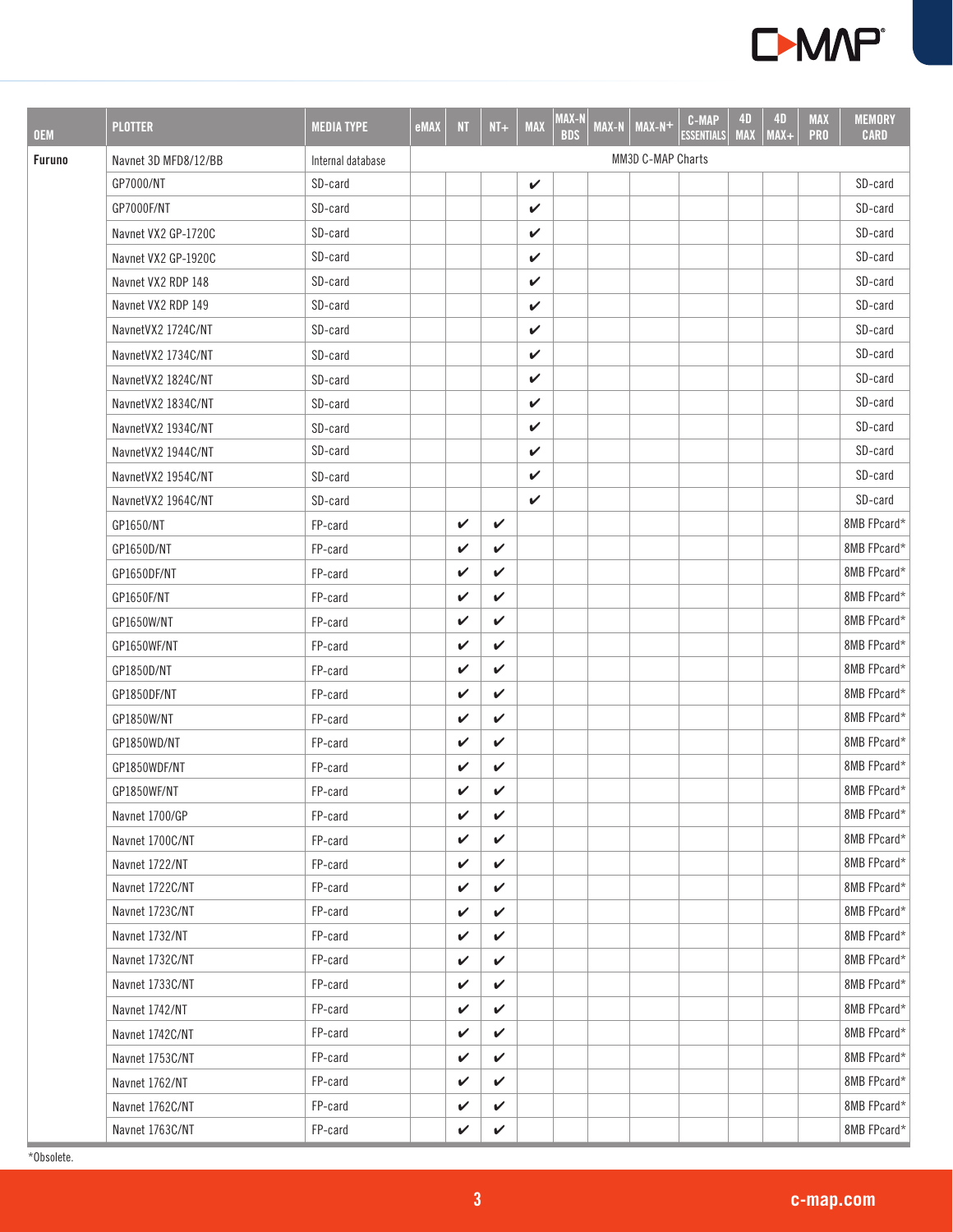| <b>OEM</b>  | <b>PLOTTER</b>          | <b>MEDIA TYPE</b>      | eMAX         | <b>NT</b> | $NT+$        | <b>MAX</b>   | MAX-N<br><b>BDS</b> | <b>MAX-N</b> | $MAX-N+$ | <b>C-MAP</b><br><b>ESSENTIALS</b> | <b>4D</b><br><b>MAX</b> | <b>4D</b><br>$MAX +$ | <b>MAX</b><br><b>PRO</b> | <b>MEMORY</b><br><b>CARD</b> |
|-------------|-------------------------|------------------------|--------------|-----------|--------------|--------------|---------------------|--------------|----------|-----------------------------------|-------------------------|----------------------|--------------------------|------------------------------|
| Furuno      | Navnet 1823C/NT         | FP-card                |              | V         | $\checkmark$ |              |                     |              |          |                                   |                         |                      |                          | 8MB FPcard*                  |
| (Continued) | Navnet 1833             | FP-card                |              | V         | V            |              |                     |              |          |                                   |                         |                      |                          | 8MB FPcard*                  |
|             | Navnet 1833C/NT         | FP-card                |              | V         | V            |              |                     |              |          |                                   |                         |                      |                          | 8MB FPcard*                  |
|             | Navnet 1900C/NT         | FP-card                |              | V         | V            |              |                     |              |          |                                   |                         |                      |                          | 8MB FPcard*                  |
|             | Navnet 1933             | FP-card                |              | V         | V            |              |                     |              |          |                                   |                         |                      |                          | 8MB FPcard*                  |
|             | Navnet 1933C/NT         | FP-card                |              | V         | V            |              |                     |              |          |                                   |                         |                      |                          | 8MB FPcard*                  |
|             | Navnet 1943             | FP-Card                |              | V         | V            |              |                     |              |          |                                   |                         |                      |                          | 8MB FPcard*                  |
|             | Navnet 1943C/NT         | FP-Card                |              | V         | V            |              |                     |              |          |                                   |                         |                      |                          | 8MB FPcard*                  |
|             | Navnet 1953C/NT         | FP-Card                |              | V         | V            |              |                     |              |          |                                   |                         |                      |                          | 8MB FPcard*                  |
|             | Navnet GP1710           | FP-Card                |              | V         | V            |              |                     |              |          |                                   |                         |                      |                          | 8MB FPcard*                  |
|             | Navnet GP1710C          | FP-Card                |              | V         | V            |              |                     |              |          |                                   |                         |                      |                          | 8MB FPcard*                  |
|             | Navnet RDP 130/NT       | FP-Card                |              | V         | V            |              |                     |              |          |                                   |                         |                      |                          | 8MB FPcard*                  |
|             | Navnet RDP 131/NT       | FP-Card                |              | V         | V            |              |                     |              |          |                                   |                         |                      |                          | 8MB FPcard*                  |
|             | Navnet RDP 143/NT       | FP-Card                |              | V         | V            |              |                     |              |          |                                   |                         |                      |                          | 8MB FPcard*                  |
|             | Navnet RDP 127/NT       | FP-Card                |              | V         | V            |              |                     |              |          |                                   |                         |                      |                          | 8MB FPcard*                  |
|             | Navnet RDP 139/NT       | FP-Card                |              | V         | V            |              |                     |              |          |                                   |                         |                      |                          | 8MB FPcard*                  |
|             | Navnet TZTouch TZT9     | Internal database      |              |           |              |              |                     |              |          | MM3D C-MAP Charts                 |                         |                      |                          |                              |
|             | Navnet TZTouch TZT14    | Internal database      |              |           |              |              |                     |              |          | MM3D C-MAP Charts                 |                         |                      |                          |                              |
|             | Navnet TZTouch TZTBB    | Internal database      |              |           |              |              |                     |              |          | MM3D C-MAP Charts                 |                         |                      |                          |                              |
|             | GP1670                  | SD-Card                |              |           |              |              |                     |              |          |                                   | V                       | V                    |                          | SD-card                      |
|             | GP1670F                 | SD-Card                |              |           |              |              |                     |              |          |                                   | V                       | V                    |                          | SD-card                      |
|             | GP1870                  | SD-Card                |              |           |              |              |                     |              |          |                                   | V                       | V                    |                          | SD-card                      |
|             | GP1870F                 | SD-Card                |              |           |              |              |                     |              |          |                                   | V                       | $\checkmark$         |                          | SD-card                      |
| <b>Fuso</b> | Fuso FEG-881            | C-Card                 |              | ✓         | V            |              |                     |              |          |                                   |                         |                      |                          |                              |
|             | <b>Fuso NF-1000</b>     | C-Card                 |              | V         | V            |              |                     |              |          |                                   |                         |                      |                          |                              |
| Garmin      | Garmin - 200            | $\text{CF-}85^{\star}$ |              |           |              |              |                     |              |          |                                   |                         |                      |                          |                              |
| Gemrad      | SuperNet 700/1000/12000 | C-Card                 |              |           | $\checkmark$ | $\checkmark$ |                     |              |          |                                   |                         |                      |                          |                              |
| Geonav      | G10 / GIS10             | SD-Card                |              |           |              |              |                     |              |          |                                   | $\checkmark$            | $\checkmark$         |                          | SD-card                      |
|             | G12 / GIS12             | SD-Card                |              |           |              |              |                     |              |          |                                   | $\checkmark$            | $\checkmark$         |                          | SD-card                      |
| GIOVE       | MyNav600 Professional   | Micro SD-Card          | $\checkmark$ |           |              |              |                     |              |          |                                   |                         |                      |                          |                              |
| GME         | G142CFD                 | SD-Card                |              |           |              | $\checkmark$ |                     |              |          |                                   |                         |                      |                          | SD-Card                      |
|             | G142C                   | SD-Card                |              |           |              | $\checkmark$ |                     |              |          |                                   |                         |                      |                          | SD-Card                      |
|             | G156C                   | SD-Card                |              |           |              | $\checkmark$ |                     |              |          |                                   |                         |                      |                          | SD-Card                      |
|             | G156CFD                 | SD-Card                |              |           |              | $\checkmark$ |                     |              |          |                                   |                         |                      |                          | SD-Card                      |
|             | G180C                   | SD-Card                |              |           |              | $\checkmark$ |                     |              |          |                                   |                         |                      |                          | SD-Card                      |
|             | G180CFD                 | SD-Card                |              |           |              | $\checkmark$ |                     |              |          |                                   |                         |                      |                          | SD-Card                      |

\*Obsolete.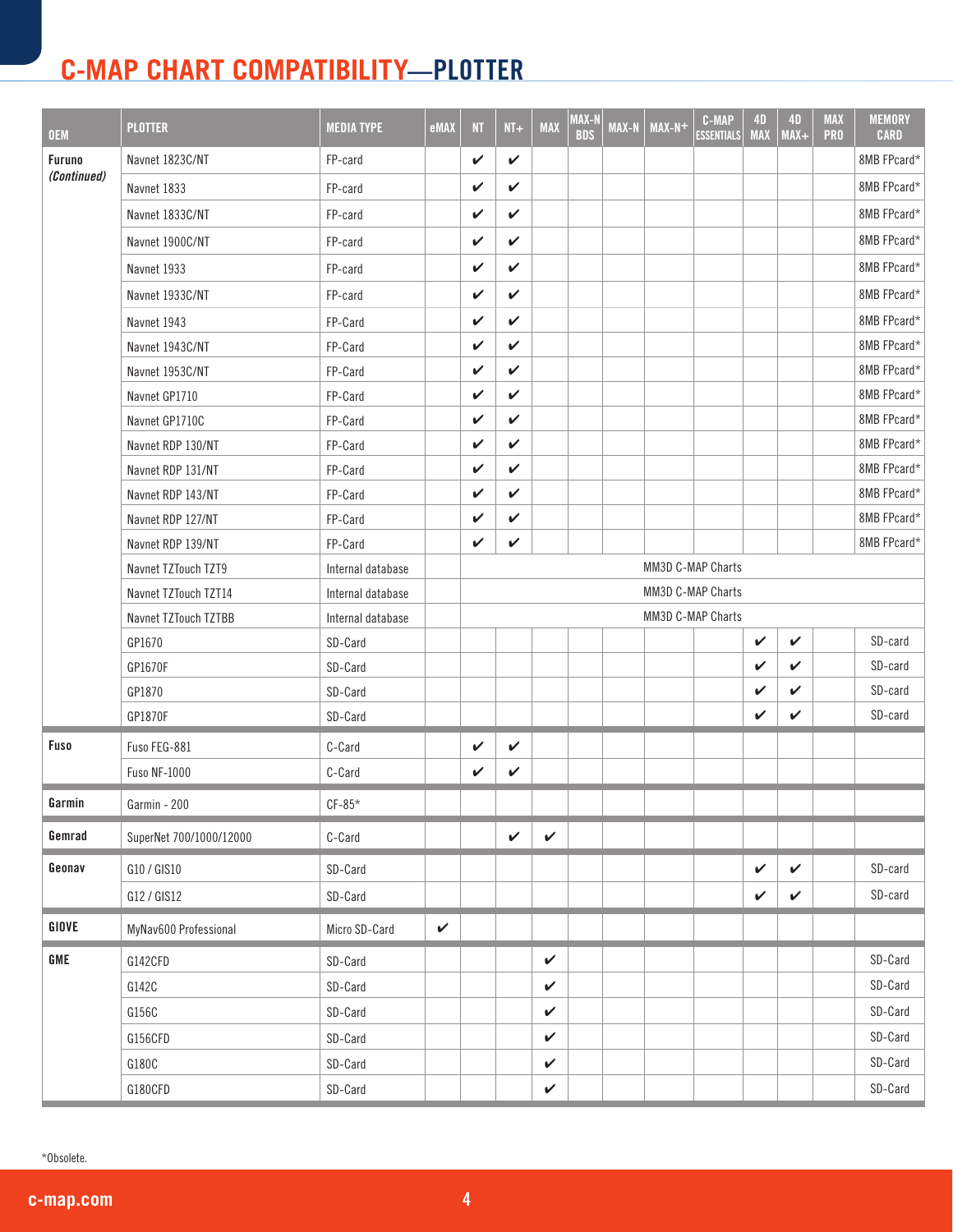

| <b>OEM</b>          | <b>PLOTTER</b>                 | <b>MEDIA TYPE</b> | eMAX | NT           | $NT+$        | <b>MAX</b>   | MAX-N<br><b>BDS</b> | <b>MAX-N</b> | $MAX-N+$ | <b>C-MAP</b><br><b>ESSENTIALS</b> | <b>4D</b><br><b>MAX</b> | <b>4D</b><br>$MAX +$ | <b>MAX</b><br><b>PRO</b> | <b>MEMORY</b><br><b>CARD</b> |
|---------------------|--------------------------------|-------------------|------|--------------|--------------|--------------|---------------------|--------------|----------|-----------------------------------|-------------------------|----------------------|--------------------------|------------------------------|
| Haiyang             | HGP-430                        | C-Card            |      |              |              | V            |                     |              |          |                                   |                         |                      |                          | 128 KB                       |
|                     | HD-70 Series                   | C-Card            |      |              | $\checkmark$ | V            |                     |              |          |                                   |                         |                      |                          |                              |
|                     | HGP-660/660F                   | C-Card            |      |              |              | V            |                     |              |          |                                   |                         |                      |                          | 128 KB                       |
|                     | MX-80/80F                      | C-Card            |      |              |              | $\checkmark$ |                     |              |          |                                   |                         |                      |                          | 128 KB                       |
|                     | MX-140/140F                    | C-Card            |      |              |              | $\checkmark$ |                     |              |          |                                   |                         |                      |                          | 128 KB                       |
|                     | MX-380                         | C-Card            |      |              |              | V            |                     |              |          |                                   |                         |                      |                          | 128 KB                       |
| Hanten/             | HG-6M                          | SD-Card           |      |              |              | $\checkmark$ |                     |              |          |                                   |                         |                      |                          | SD-Card                      |
| Ningbo<br>Chengdian | HG-8M                          | SD-Card           |      |              |              | $\checkmark$ |                     |              |          |                                   |                         |                      |                          | SD-Card                      |
| <b>Marine</b>       | <b>HG-12M</b>                  | SD-Card           |      |              |              | $\checkmark$ |                     |              |          |                                   |                         |                      |                          | SD-Card                      |
| Honda               | HE-6801                        | C-card            |      | V            | $\checkmark$ | V            |                     |              |          |                                   |                         |                      |                          | 2MB                          |
|                     | HE-6802                        | C-card            |      | V            | V            | $\checkmark$ |                     |              |          |                                   |                         |                      |                          | 2MB                          |
|                     | HE-6901                        | C-card            |      | $\checkmark$ | V            | $\checkmark$ |                     |              |          |                                   |                         |                      |                          | 2MB                          |
|                     | HE-6902                        | C-card            |      | V            | V            | $\checkmark$ |                     |              |          |                                   |                         |                      |                          | 2MB                          |
|                     | HE-7301                        | C-card            |      | V            | V            | V            |                     |              |          |                                   |                         |                      |                          | 2MB                          |
|                     | HE-7302                        | C-card            |      | $\checkmark$ | V            | V            |                     |              |          |                                   |                         |                      |                          | 2MB                          |
|                     | <b>HE 7501</b>                 | $CF-85*$          |      |              |              |              |                     |              |          |                                   |                         |                      |                          |                              |
|                     | <b>HE 7501GP</b>               | $CF-85*$          |      |              |              |              |                     |              |          |                                   |                         |                      |                          |                              |
|                     | HE 7502 / HE 7502GP            | $CF-85*$          |      |              |              |              |                     |              |          |                                   |                         |                      |                          |                              |
|                     | HE7501                         | $CF-85*$          |      |              |              |              |                     |              |          |                                   |                         |                      |                          |                              |
| HP                  | 2100, iPaq H1930/Rx3715, H1930 | SD-Card           |      |              |              | $\checkmark$ |                     |              |          |                                   |                         |                      |                          |                              |
| Humminbird          | $NS-25$                        | C-card            |      | $\checkmark$ |              |              |                     |              |          |                                   |                         |                      |                          |                              |
|                     | ION10/12                       | SD-Card           |      |              |              |              |                     |              |          |                                   | $\checkmark$            | $\checkmark$         |                          |                              |
|                     | ONYX 8/10                      | SD-Card           |      |              |              |              |                     |              |          |                                   | V                       | $\checkmark$         |                          |                              |
|                     | <b>ONYX 8/10 SI</b>            | SD-Card           |      |              |              |              |                     |              |          |                                   | $\checkmark$            | $\checkmark$         |                          |                              |
| <b>ICOM</b>         | MARINE COMMANDER               | SD-Card           |      |              |              | V            |                     |              |          |                                   |                         |                      |                          | SD-card                      |
| Interphase          | Chart Master 11CV+             | C-card            |      | $\checkmark$ | $\checkmark$ | $\checkmark$ |                     |              |          |                                   |                         |                      |                          | 2MB                          |
|                     | Chart Master 11CVS+            | C-card            |      | $\checkmark$ | $\checkmark$ | V            |                     |              |          |                                   |                         |                      |                          | 2MB                          |
|                     | Chart Master 11M+              | C-card            |      | V            | $\checkmark$ | $\checkmark$ |                     |              |          |                                   |                         |                      |                          | 2MB                          |
|                     | Chart Master 169CS / 169CSI    | C-card            |      | V            | $\checkmark$ | V            |                     |              |          |                                   |                         |                      |                          | 2MB                          |
|                     | <b>Chart Master 7CXS</b>       | C-card            |      | V            | $\checkmark$ | $\checkmark$ |                     |              |          |                                   |                         |                      |                          | 2MB                          |
|                     | Chart Master 7MI               | C-card            |      | ✓            | $\checkmark$ | $\checkmark$ |                     |              |          |                                   |                         |                      |                          | 2MB                          |
|                     | Chart Master V6/V6i            | C-card            |      | V            | $\checkmark$ | ✓            |                     |              |          |                                   |                         |                      |                          | 2MB                          |
|                     | Chart Master 11CVX / 11CVXS    | C-card            |      | V            | $\checkmark$ |              |                     |              |          |                                   |                         |                      |                          | 2MB                          |
|                     | Chart Master 11MX              | C-card            |      | $\checkmark$ | $\checkmark$ |              |                     |              |          |                                   |                         |                      |                          | 2MB                          |
|                     | Chart Master 7C / 7CI          | C-card            |      | V            | ✓            |              |                     |              |          |                                   |                         |                      |                          | 2MB                          |
|                     | Chart Master 7CVX/ 7CVXS       | C-card            |      | $\checkmark$ | $\checkmark$ |              |                     |              |          |                                   |                         |                      |                          | 2MB                          |
|                     | Chart Master 7M / 7MX          | C-card            |      | V            | $\checkmark$ |              |                     |              |          |                                   |                         |                      |                          | 2MB                          |
|                     | Chart Master PRO/iPRO          | C-card            |      | ✓            | $\checkmark$ | $\checkmark$ |                     |              |          |                                   |                         |                      |                          | 2MB                          |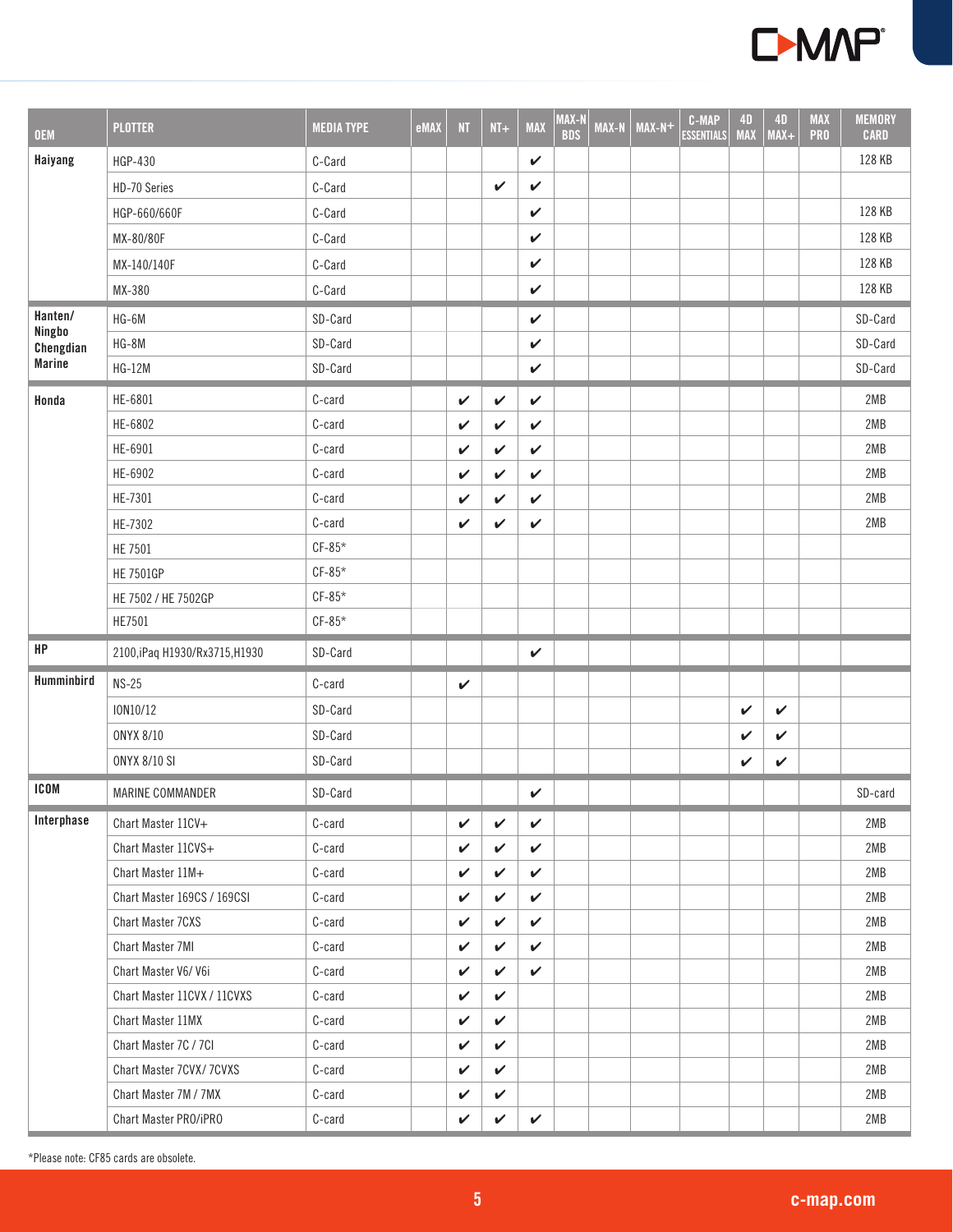| <b>OEM</b>       | <b>PLOTTER</b>                           | <b>MEDIA TYPE</b> | eMAX | NT           | $NT+$        | <b>MAX</b>   | MAX-N<br><b>BDS</b> | <b>MAX-N</b> | $MAX-N+$ | <b>C-MAP</b><br><b>ESSENTIALS</b> | <b>4D</b><br><b>MAX</b> | <b>4D</b><br>$MAX+$ | <b>MAX</b><br><b>PRO</b> | <b>MEMORY</b><br><b>CARD</b> |
|------------------|------------------------------------------|-------------------|------|--------------|--------------|--------------|---------------------|--------------|----------|-----------------------------------|-------------------------|---------------------|--------------------------|------------------------------|
| Japan Marina     | NP-20NT                                  | C-card            |      | V            | V            | $\checkmark$ |                     |              |          |                                   |                         |                     |                          | 2MB                          |
| Company,<br>Ltd. | NP-30NT                                  | C-card            |      | V            | $\checkmark$ | $\checkmark$ |                     |              |          |                                   |                         |                     |                          | 2MB                          |
|                  | Super Pilot MK-2                         | C-card            |      | V            | V            | $\checkmark$ |                     |              |          |                                   |                         |                     |                          | 2MB                          |
|                  | Super Pilot MK-1                         | C-card            |      | V            | $\mathbf{v}$ |              |                     |              |          |                                   |                         |                     |                          | 2MB                          |
|                  | Super Pilot MAX III                      | SD-Card           |      |              |              | $\checkmark$ |                     |              |          |                                   |                         |                     |                          | 2MB                          |
| JRC, Ltd.        | 1800 CF                                  | $CF-85*$          |      | V            | $\checkmark$ |              |                     |              |          |                                   |                         |                     |                          |                              |
|                  | 1800 CP                                  | C-card            |      | $\checkmark$ | V            |              |                     |              |          |                                   |                         |                     |                          |                              |
|                  | 500F                                     | C-card            |      | V            | $\checkmark$ |              |                     |              |          |                                   |                         |                     |                          |                              |
|                  | 7710                                     | PCMCIA            |      | V            | $\checkmark$ |              |                     |              |          |                                   |                         |                     |                          |                              |
|                  | 7725                                     | PCMCIA            |      | V            | ✓            |              |                     |              |          |                                   |                         |                     |                          |                              |
|                  | JMA 3910                                 | PCMCIA            |      | $\checkmark$ | $\checkmark$ |              |                     |              |          |                                   |                         |                     |                          |                              |
|                  | JMA 3925                                 | <b>PCMCIA</b>     |      | V            | $\checkmark$ |              |                     |              |          |                                   |                         |                     |                          |                              |
|                  | <b>NWU-700</b>                           | PCMCIA            |      | V            |              |              |                     |              |          |                                   |                         |                     |                          |                              |
|                  | <b>NWU-800</b>                           | <b>PCMCIA</b>     |      | V            | $\checkmark$ |              |                     |              |          |                                   |                         |                     |                          |                              |
|                  | Plot 500F                                | $C$ -card         |      | V            | V            |              |                     |              |          |                                   |                         |                     |                          |                              |
|                  | Plot 700F                                | PCMCIA            |      | V            | V            |              |                     |              |          |                                   |                         |                     |                          |                              |
|                  | Plot 700FX                               | PCMCIA            |      | V            | $\checkmark$ |              |                     |              |          |                                   |                         |                     |                          |                              |
| Koden            | GTD-110                                  | C-card            |      | V            | $\checkmark$ | $\checkmark$ |                     |              |          |                                   |                         |                     |                          | 2MB                          |
|                  | GTD-150                                  | C-card            |      | $\checkmark$ | $\checkmark$ | $\checkmark$ |                     |              |          |                                   |                         |                     |                          | 2MB                          |
|                  | MDP-1210                                 | C-card            |      | V            | $\checkmark$ | $\checkmark$ |                     |              |          |                                   |                         |                     |                          | 2MB                          |
|                  | MDP-1240                                 | C-card            |      | V            | $\checkmark$ | V            |                     |              |          |                                   |                         |                     |                          | 2MB                          |
|                  | MDP-1241                                 | C-card            |      | $\checkmark$ | $\checkmark$ | $\checkmark$ |                     |              |          |                                   |                         |                     |                          | 2MB                          |
|                  | MDP-1260                                 | C-card            |      | V            | $\checkmark$ | $\checkmark$ |                     |              |          |                                   |                         |                     |                          | 2MB                          |
|                  | MDP-621                                  | C-card            |      | V            | $\checkmark$ | ✓            |                     |              |          |                                   |                         |                     |                          | 2MB                          |
|                  | MDP-640                                  | C-card            |      | V            | V            | V            |                     |              |          |                                   |                         |                     |                          | 2MB                          |
|                  | MDP-641                                  | C-card            |      | $\checkmark$ | $\checkmark$ | $\checkmark$ |                     |              |          |                                   |                         |                     |                          | 2MB                          |
|                  | <b>RDG 120</b>                           | $C$ -card         |      | $\checkmark$ | $\checkmark$ | $\checkmark$ |                     |              |          |                                   |                         |                     |                          | 2MB                          |
|                  | <b>RDG 600</b>                           | C-card            |      | V            | $\checkmark$ | V            |                     |              |          |                                   |                         |                     |                          | 2MB                          |
|                  | <b>CVG-200</b>                           | C-card            |      | $\checkmark$ | $\checkmark$ |              |                     |              |          |                                   |                         |                     |                          | 2MB                          |
|                  | $CVG-80$                                 | C-card            |      | V            | $\checkmark$ |              |                     |              |          |                                   |                         |                     |                          | 2MB                          |
|                  | MDC-2200 Series (2210, 2220, 2240, 2260) | C-card            |      | V            | $\checkmark$ | $\checkmark$ |                     |              |          |                                   |                         |                     |                          | 2MB                          |
|                  | MDC-2500 Series (2510, 2520, 2540, 2560) | C-card            |      | V            | ✓            | V            |                     |              |          |                                   |                         |                     |                          | 2MB                          |
|                  | MDC-2900 Series (2910, 2920, 2960)       | C-card            |      | V            | $\checkmark$ | $\checkmark$ |                     |              |          |                                   |                         |                     |                          | 2MB                          |
|                  | MDC-5200 Series                          | SD-Card           |      |              |              | $\checkmark$ |                     |              |          |                                   |                         |                     |                          | SD Card                      |
|                  | MDC-5500 Series                          | SD-Card           |      |              |              | $\checkmark$ |                     |              |          |                                   |                         |                     |                          | SD Card                      |
|                  | MDC-7000 Series                          | SD-Card           |      |              |              | $\checkmark$ |                     |              |          |                                   |                         |                     |                          | SD Card                      |
|                  | MDC-7900 Series                          | SD-Card           |      |              |              | ✓            |                     |              |          |                                   |                         |                     |                          | SD Card                      |
| Leica            | <b>MK20</b>                              | C-card            |      | V            | $\checkmark$ |              |                     |              |          |                                   |                         |                     |                          | 128KB                        |
|                  | <b>MK30</b>                              | C-card            |      | $\checkmark$ | $\checkmark$ |              |                     |              |          |                                   |                         |                     |                          | 128KB                        |
|                  | <b>MK40</b>                              |                   |      | $\checkmark$ | $\checkmark$ |              |                     |              |          |                                   |                         |                     |                          | 128KB                        |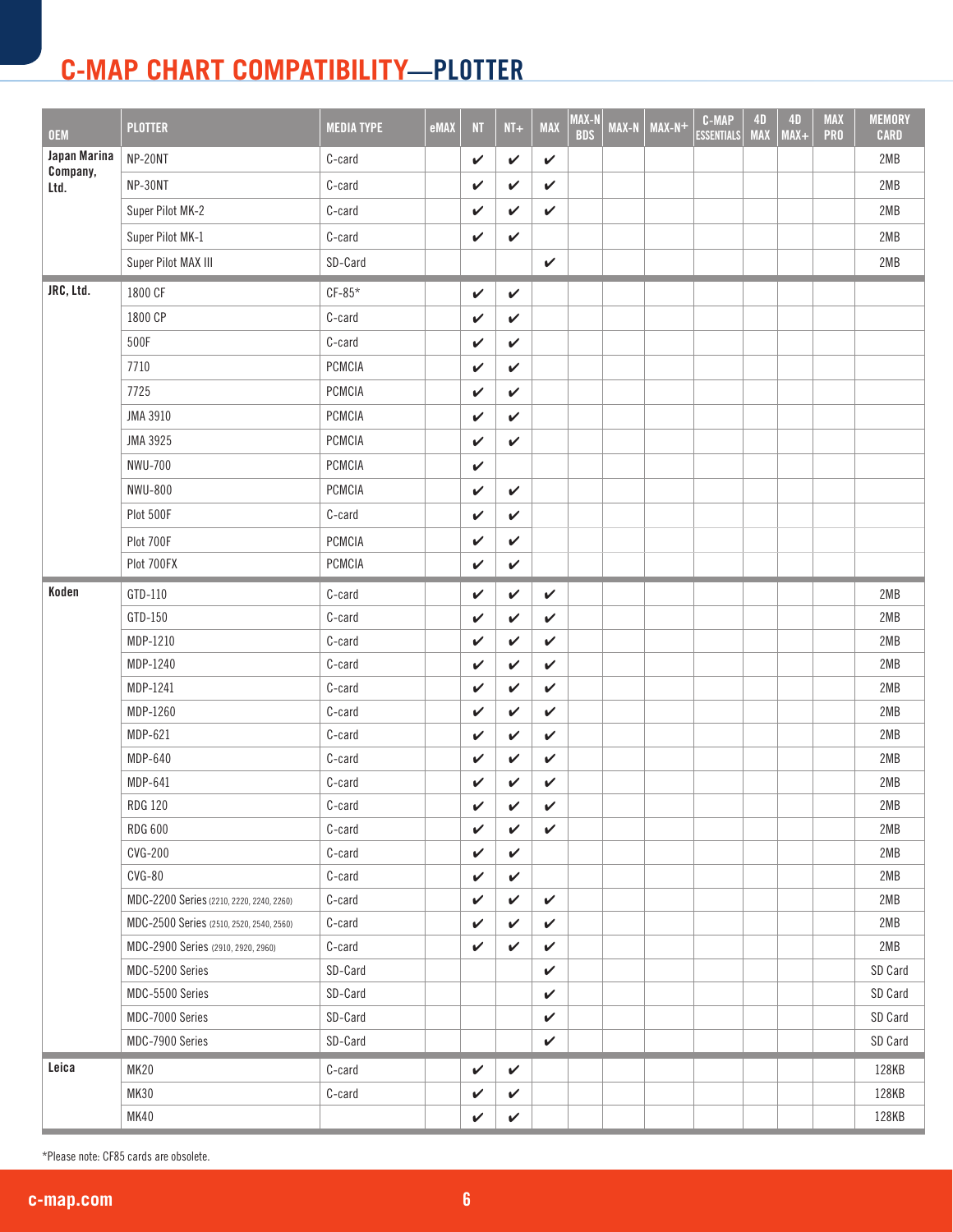

| <b>OEM</b>                   | <b>PLOTTER</b>                                 | <b>MEDIA TYPE</b>       | eMAX | N <sub>T</sub> | $NI+$        | <b>MAX</b> | MAX-N<br><b>BDS</b> | <b>MAX-N</b> | $MAX-N+$                                                   | <b>C-MAP</b><br><b>ESSENTIALS</b> | <b>4D</b><br><b>MAX</b> | <b>4D</b><br>$MAX+$ | <b>MAX</b><br><b>PRO</b> | <b>MEMORY</b><br><b>CARD</b> |
|------------------------------|------------------------------------------------|-------------------------|------|----------------|--------------|------------|---------------------|--------------|------------------------------------------------------------|-----------------------------------|-------------------------|---------------------|--------------------------|------------------------------|
| Lorenz                       | Compact 8 HD                                   | C-card                  |      | V              | ✓            | V          |                     |              |                                                            |                                   |                         |                     |                          | 2MB                          |
| <b>Electronics</b><br>S.N.C. | Compact 8 Sun                                  | C-card                  |      | V              | V            | V          |                     |              |                                                            |                                   |                         |                     |                          | 2MB                          |
|                              | Compact 8 XL                                   | C-card                  |      | V              | ✓            | V          |                     |              |                                                            |                                   |                         |                     |                          | 2MB                          |
|                              | Compact X 5/Fish                               | C-card                  |      | V              | V            | V          |                     |              |                                                            |                                   |                         |                     |                          | 2MB                          |
|                              | Magnum Plus/Pro                                | C-card                  |      | $\checkmark$   | ✓            | V          |                     |              |                                                            |                                   |                         |                     |                          | 2MB                          |
|                              | Panoramic 8 HD/Silver/Fish                     | C-card                  |      | V              | V            | V          |                     |              |                                                            |                                   |                         |                     |                          | 2MB                          |
|                              | Panoramic 8 Sun                                | C-card                  |      | V              | V            | V          |                     |              |                                                            |                                   |                         |                     |                          | 2MB                          |
|                              | Panoramic 8 XL                                 | C-card                  |      | V              | V            | V          |                     |              |                                                            |                                   |                         |                     |                          | 2MB                          |
|                              | Sky X 5/Fish                                   | C-card                  |      | V              | V            | V          |                     |              |                                                            |                                   |                         |                     |                          | 2MB                          |
|                              | Starlight Plus/Pro (Pre March 2005 software)   | C-card                  |      | V              | $\checkmark$ |            |                     |              |                                                            |                                   |                         |                     |                          | 2MB                          |
|                              | Starlight Plus/Pro (Post March 2005 software)  | C-card                  |      | V              | $\mathbf v$  | V          |                     |              |                                                            |                                   |                         |                     |                          | 2MB                          |
|                              | Compact X7/Fish                                | C-card                  |      | V              | $\mathbf v$  | V          |                     |              |                                                            |                                   |                         |                     |                          | 2MB                          |
|                              | Sky X7/Fish                                    | C-card                  |      | V              | V            | V          |                     |              |                                                            |                                   |                         |                     |                          | 2MB                          |
|                              | World Map Pro Sun VD                           | C-card                  |      | V              | V            | V          |                     |              |                                                            |                                   |                         |                     |                          | 2MB                          |
|                              | World Map Pro HD/Silver                        | C-card                  |      | V              | ✓            | V          |                     |              |                                                            |                                   |                         |                     |                          | 2MB                          |
|                              | Magnum Pro HD                                  | SD-Card                 |      |                |              | V          |                     |              |                                                            |                                   |                         |                     |                          |                              |
|                              | ELITE (4, 4DS, 4m, 4m HD, 5, 5 DSI, 5m, 5m HD) | Micro SD-Card/w adapter |      |                |              |            | V                   | V            |                                                            |                                   |                         |                     |                          | Micro SD Card                |
|                              | ELITE HDI (4, 5, 7)                            | Micro SD-Card/w adapter |      |                |              |            | V                   | V            |                                                            |                                   |                         |                     |                          | Micro SD Card                |
|                              | ELITE CHIRP (4, 5, 7, 9)                       | Micro SD-Card/w adapter |      |                |              |            | V                   | V            |                                                            |                                   |                         |                     |                          | Micro SD Card                |
|                              | ELITE Ti (5, 7)                                | Micro SD-Card/w adapter |      |                |              |            | $\mathbf v$         | V            | $\checkmark$                                               |                                   |                         |                     |                          | Micro SD Card                |
|                              | HDS GEN 1 (5, 5m, 7, 7m, 8, 8m, 10, 10m)       | Micro SD-Card/w adapter |      |                |              |            | V                   | V            |                                                            |                                   |                         |                     |                          | Micro SD Card                |
|                              | HDS GEN 2 (5, 5m, 7, 7m, 8, 8m, 10, 10m)       | Micro SD-Card/w adapter |      |                |              |            | $\mathbf v$         | V            | V                                                          |                                   |                         |                     |                          | Micro SD Card                |
|                              | HDS GEN 2 Touch (7, 7m, 9, 9m, 12, 12m)        | Micro SD-Card/w adapter |      |                |              |            | $\checkmark$        | V            | $\checkmark$                                               |                                   |                         |                     |                          | Micro SD Card                |
|                              | HDS GEN 3 (7, 9, 12)                           | Micro SD-Card/w adapter |      |                |              |            | V                   | V            | V                                                          |                                   |                         |                     |                          | Micro SD Card                |
| Lowrance                     | <b>HDS Carbon</b>                              | Micro SD-Card/w adapter |      |                |              |            | V                   | V            | $\checkmark$                                               |                                   |                         |                     |                          | Micro SD Card                |
|                              | HOOK (4, 5, 7, 9)                              | Micro SD-Card/w adapter |      |                |              |            | V                   | V            |                                                            | (only vector)                     |                         |                     |                          | Micro SD Card                |
|                              | HOOK <sup>2</sup> (4, 5, 7, 9, 12)             | Micro SD-Card/w adapter |      |                |              |            | V                   | V            | V                                                          |                                   |                         |                     |                          |                              |
|                              | Mark (4 HDI, 4 CHIRP)                          | Micro SD-Card/w adapter |      |                |              |            | V                   | V            |                                                            |                                   |                         |                     |                          | Micro SD Card                |
|                              | Electronics Airmap 300-100 Handheld            | $CF-85*$                |      |                |              |            |                     |              |                                                            |                                   |                         |                     |                          |                              |
|                              | Electronics Eagle Accumap                      | $CF-85*$                |      |                |              |            |                     |              |                                                            |                                   |                         |                     |                          |                              |
|                              | Electronics Global Map 1000                    | $CF-85*$                |      |                |              |            |                     |              |                                                            |                                   |                         |                     |                          |                              |
|                              | Electronics Global Map 2000                    | $CF-85*$                |      |                |              |            |                     |              |                                                            |                                   |                         |                     |                          |                              |
|                              | <b>Electronics Global Map Sport</b>            | $CF-85*$                |      |                |              |            |                     |              |                                                            |                                   |                         |                     |                          |                              |
|                              | Electronics Map 12 Handheld                    | $CF-85*$                |      |                |              |            |                     |              |                                                            |                                   |                         |                     |                          |                              |
| Magellan                     | Chartmate                                      | $CF-85*$                |      |                |              |            |                     |              |                                                            |                                   |                         |                     |                          |                              |
| <b>Systems</b>               | EC10X                                          | $CF-85*$                |      |                |              |            |                     |              |                                                            |                                   |                         |                     |                          |                              |
|                              | EC20X                                          | C-card                  |      | $\checkmark$   | $\checkmark$ |            |                     |              |                                                            |                                   |                         |                     |                          |                              |
|                              | Map 410                                        |                         |      | $\checkmark$   |              |            |                     |              | Download C-MAP NT Compact marine charts (Magellan MapSend) |                                   |                         |                     |                          |                              |
|                              | Nav 6000                                       | C-card                  |      | $\checkmark$   |              |            |                     |              |                                                            |                                   |                         |                     |                          |                              |
|                              | Nav 6500                                       | C-card                  |      | V              | $\checkmark$ |            |                     |              |                                                            |                                   |                         |                     |                          | 128KB                        |
|                              | Nav 6510                                       | C-card                  |      | V              | $\checkmark$ |            |                     |              |                                                            |                                   |                         |                     |                          | 128KB                        |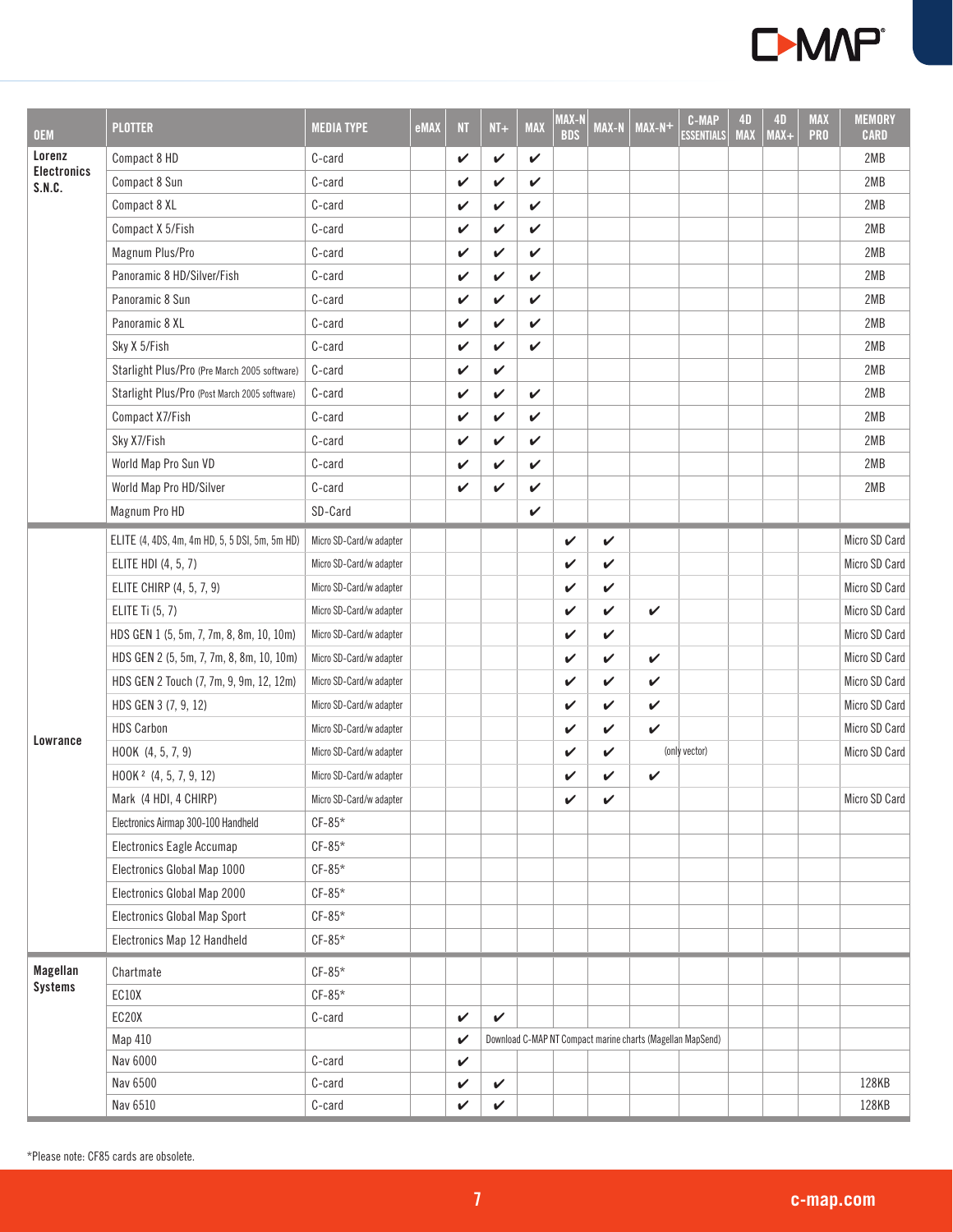| <b>OEM</b>                    | <b>PLOTTER</b>               | <b>MEDIA TYPE</b> | eMAX | <b>NT</b>    | $NI+$        | <b>MAX</b>   | MAX-N<br><b>BDS</b> | MAX-N | $MAX-N+$ | <b>C-MAP</b><br><b>ESSENTIALS</b> | <b>4D</b><br><b>MAX</b> | <b>4D</b><br>$MAX+$ | <b>MAX</b><br><b>PRO</b> | <b>MEMORY</b><br><b>CARD</b> |
|-------------------------------|------------------------------|-------------------|------|--------------|--------------|--------------|---------------------|-------|----------|-----------------------------------|-------------------------|---------------------|--------------------------|------------------------------|
| <b>MATSUTEC</b>               | HP-828/HP-828F               | SD-Card           |      |              |              | $\checkmark$ |                     |       |          |                                   |                         |                     |                          | SD-card                      |
|                               | HP-628/HP-628F               | SD-Card           |      |              |              | V            |                     |       |          |                                   |                         |                     |                          | SD-card                      |
|                               | HP-1228/HP-1228F             | SD-Card           |      |              |              | V            |                     |       |          |                                   |                         |                     |                          | SD-card                      |
| Micrologic                    | MicrologicMasterchart        | $CF-85*$          |      |              |              |              |                     |       |          |                                   |                         |                     |                          |                              |
| <b>Nav-Station</b>            | Nav-Station 11/Suncolor/Vcam | C-card            |      | V            | V            | V            |                     |       |          |                                   |                         |                     |                          | 2MB                          |
|                               | Nav-Station 11 Panorama      | C-card            |      | V            | ✓            | ✓            |                     |       |          |                                   |                         |                     |                          | 2MB                          |
|                               | Nav-Station 5/Suncolor/Flush | C-card            |      | V            | $\checkmark$ | $\checkmark$ |                     |       |          |                                   |                         |                     |                          | 2MB                          |
|                               | Nav-Station 5 Combo          | C-card            |      | V            | V            | ✓            |                     |       |          |                                   |                         |                     |                          | 2MB                          |
|                               | Nav-Station 6/Suncolor/Flush | C-card            |      | V            | $\checkmark$ | $\checkmark$ |                     |       |          |                                   |                         |                     |                          | 2MB                          |
|                               | Nav-Station M5/M5C           | SD-card           |      |              |              | $\checkmark$ |                     |       |          |                                   |                         |                     |                          | SD-card                      |
|                               | Nav-Station M7/M7C           | SD-card           |      |              |              | ✓            |                     |       |          |                                   |                         |                     |                          | SD-card                      |
| <b>NAVION</b>                 | GT-700/700F                  | SD-card           |      |              |              | V            |                     |       |          |                                   |                         |                     |                          | SD-card                      |
|                               | G-10/10F                     | SD-card           |      |              |              | $\checkmark$ |                     |       |          |                                   |                         |                     |                          | SD-card                      |
| <b>NAVMAN USA</b>             | 8084                         | SD-card           |      |              |              | $\checkmark$ |                     |       |          |                                   |                         |                     |                          | SD-card                      |
|                               | 8120                         | SD-card           |      |              |              | $\checkmark$ |                     |       |          |                                   |                         |                     |                          | SD-card                      |
|                               | TRACKER5380                  | C-card            |      | V            | $\mathbf{v}$ | $\checkmark$ |                     |       |          |                                   |                         |                     |                          | 2MB                          |
|                               | TRACKER5380i                 | C-card            |      | V            | V            | V            |                     |       |          |                                   |                         |                     |                          | 2MB                          |
|                               | TRACKER5430                  | C-card            |      | V            | $\checkmark$ | $\checkmark$ |                     |       |          |                                   |                         |                     |                          | 2MB                          |
|                               | TRACKER5430i                 | C-card            |      | V            | V            | $\checkmark$ |                     |       |          |                                   |                         |                     |                          | 2MB                          |
|                               | TRACKER5505                  | C-card            |      | V            | $\checkmark$ | $\checkmark$ |                     |       |          |                                   |                         |                     |                          | 2MB                          |
|                               | TRACKER5505i                 | C-card            |      | V            | $\checkmark$ | $\checkmark$ |                     |       |          |                                   |                         |                     |                          | 2MB                          |
|                               | TRACKER5605                  | C-card            |      | V            | $\checkmark$ | $\checkmark$ |                     |       |          |                                   |                         |                     |                          | 2MB                          |
|                               | TRACKER5605i                 | C-card            |      | V            | V            | $\checkmark$ |                     |       |          |                                   |                         |                     |                          | 2MB                          |
|                               | TRACKFISH 6600               | C-card            |      | V            | $\mathbf{v}$ | $\checkmark$ |                     |       |          |                                   |                         |                     |                          | 2MB                          |
|                               | TRACKFISH6500                | C-card            |      | V            | ✓            | V            |                     |       |          |                                   |                         |                     |                          | 2MB                          |
|                               | 5105                         | C-card            |      | V            | $\checkmark$ |              |                     |       |          |                                   |                         |                     |                          | 2MB                          |
|                               | 5110                         | C-card            |      | V            | V            |              |                     |       |          |                                   |                         |                     |                          | 2MB                          |
|                               | TRACKER5100                  | C-card            |      | V            | V            |              |                     |       |          |                                   |                         |                     |                          | 2MB                          |
|                               | TRACKER5100i                 | C-card            |      | ✓            | V            |              |                     |       |          |                                   |                         |                     |                          | 2MB                          |
|                               | TRACKER5500                  | C-card            |      | V            | $\checkmark$ |              |                     |       |          |                                   |                         |                     |                          | 2MB                          |
|                               | TRACKER5500i                 | C-card            |      | ✓            | $\checkmark$ |              |                     |       |          |                                   |                         |                     |                          | 2MB                          |
|                               | TRACKER5600                  | C-card            |      | V            | V            |              |                     |       |          |                                   |                         |                     |                          | 2MB                          |
|                               | TRACKER950                   | C-card            |      | V            | V            |              |                     |       |          |                                   |                         |                     |                          |                              |
| <b>Nexus</b><br><b>Marine</b> | NXP80                        | SD-card           |      |              |              | $\checkmark$ |                     |       |          |                                   |                         |                     |                          | SD-card                      |
|                               | <b>NXP120</b>                | SD-card           |      |              |              | $\checkmark$ |                     |       |          |                                   |                         |                     |                          | SD-card                      |
| Northstar                     | 538 / 538i                   | C-card            |      | V            | V            | $\checkmark$ |                     |       |          |                                   |                         |                     |                          | 2MB                          |
|                               | 550 / 550i                   | C-card            |      | V            | $\checkmark$ | $\checkmark$ |                     |       |          |                                   |                         |                     |                          | 2MB                          |
|                               | 557                          | C-card            |      | $\checkmark$ | $\checkmark$ | $\checkmark$ |                     |       |          |                                   |                         |                     |                          | 2MB                          |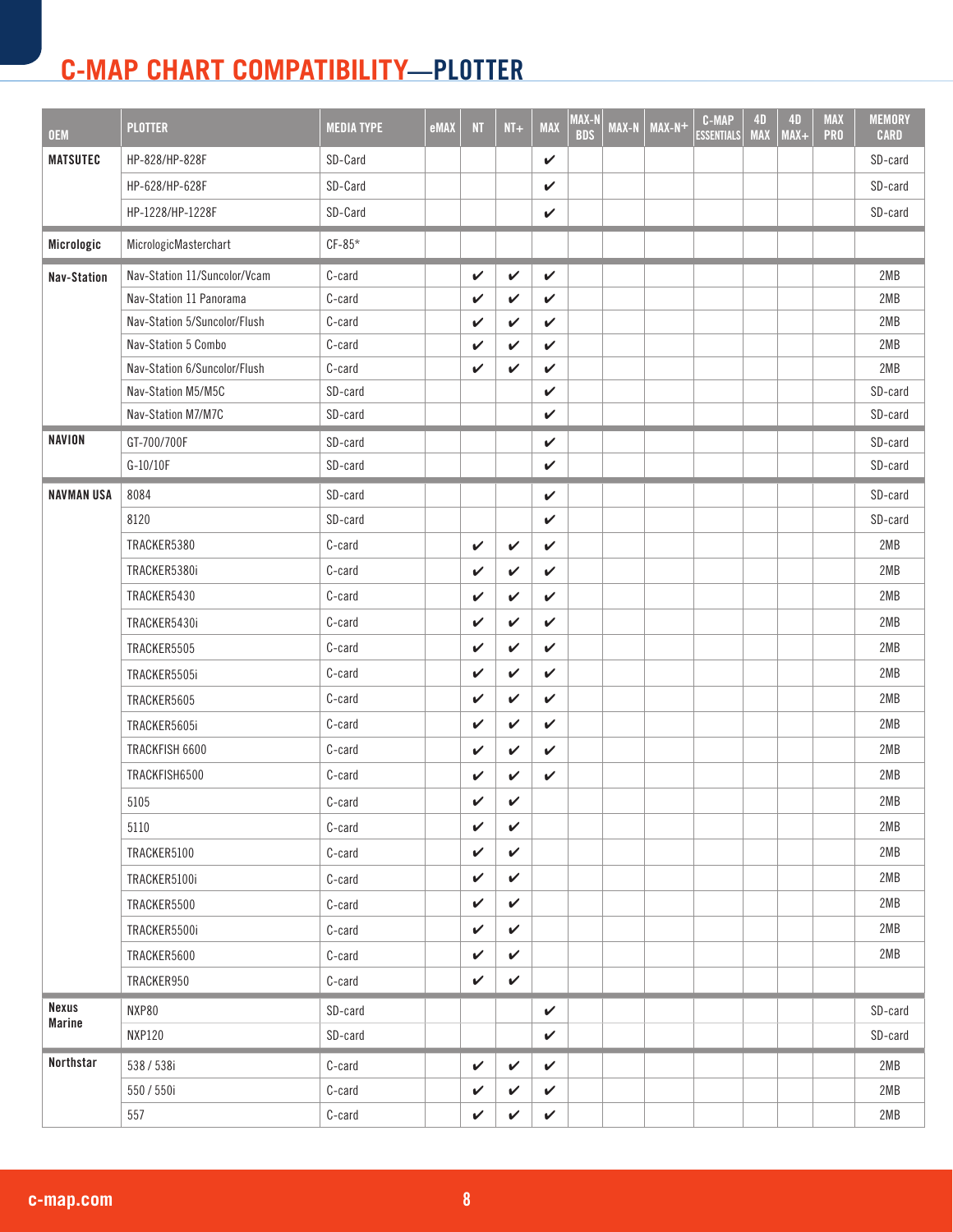

| <b>OEM</b>               | <b>PLOTTER</b>                                                    | <b>MEDIA TYPE</b>               | eMAX         | <b>NT</b>    | $NI+$        | <b>MAX</b> | MAX-N<br><b>BDS</b>             | MAX-N                                           | $MAX-N$ + | <b>C-MAP</b><br><b>ESSENTIALS</b> | <b>4D</b><br><b>MAX</b> | <b>4D</b><br>$MAX+$ | <b>MAX</b><br><b>PRO</b> | <b>MEMORY</b><br><b>CARD</b> |
|--------------------------|-------------------------------------------------------------------|---------------------------------|--------------|--------------|--------------|------------|---------------------------------|-------------------------------------------------|-----------|-----------------------------------|-------------------------|---------------------|--------------------------|------------------------------|
| Northstar<br>(Continued) | 567                                                               | C-card                          |              | V            | V            | V          |                                 |                                                 |           |                                   |                         |                     |                          | 2MB                          |
|                          | 650                                                               | C-card                          |              | V            | V            | V          |                                 |                                                 |           |                                   |                         |                     |                          | 2MB                          |
|                          | 657                                                               | C-card                          |              | V            | V            | V          |                                 |                                                 |           |                                   |                         |                     |                          | 2MB                          |
|                          | 660                                                               | C-card                          |              | V            | V            | V          |                                 |                                                 |           |                                   |                         |                     |                          | 2MB                          |
|                          | M121                                                              | SD-card                         |              |              |              | V          |                                 |                                                 |           |                                   |                         |                     |                          | SD-card                      |
|                          | M84                                                               | SD-card                         |              |              |              | V          |                                 |                                                 |           |                                   |                         |                     |                          | SD-card                      |
|                          | 8000i                                                             | Internal Database /DVD - CD Rom |              |              |              |            |                                 |                                                 |           |                                   |                         |                     | V                        |                              |
| 02                       | XDA2I                                                             | Micro SD-card                   | $\checkmark$ |              |              |            |                                 |                                                 |           |                                   |                         |                     |                          |                              |
| Onwa                     | KP-6288                                                           | SD-card                         |              |              |              | V          |                                 |                                                 |           |                                   |                         |                     |                          | SD-card                      |
|                          | KP-6289                                                           | SD-card                         |              |              |              | V          |                                 |                                                 |           |                                   |                         |                     |                          | SD-card                      |
|                          | KP-6299 (all models)                                              | SD-card                         |              |              |              | V          |                                 |                                                 |           |                                   |                         |                     |                          | SD-card                      |
|                          | KP-8299 (all models)                                              | SD-card                         |              |              |              | V          |                                 |                                                 |           |                                   |                         |                     |                          | SD-card                      |
|                          | KP-1299 (all models)                                              | SD-card                         |              |              |              | V          |                                 |                                                 |           |                                   |                         |                     |                          | SD-card                      |
| Orange                   | <b>SPV 500</b>                                                    | Micro SD-card                   | $\checkmark$ |              |              |            |                                 |                                                 |           |                                   |                         |                     |                          |                              |
| Polar                    | <b>PCP207</b>                                                     | SD-card                         |              |              |              | V          |                                 |                                                 |           |                                   |                         |                     |                          | SD-card                      |
|                          | <b>PCP212</b>                                                     | SD-card                         |              |              |              | V          |                                 |                                                 |           |                                   |                         |                     |                          | SD-card                      |
| Pretech<br><b>Marine</b> | NAVION GT700/700F                                                 | SD Card                         |              |              |              | V          |                                 |                                                 |           |                                   |                         |                     |                          |                              |
| Radio Ocean              | Ocean 7T                                                          | Micro SD-Card                   |              |              |              | V          |                                 |                                                 |           |                                   | V                       | V                   |                          | Micro SD-Card                |
|                          | OChart5/ OChart5F                                                 | SD-card                         |              |              |              | V          |                                 |                                                 |           |                                   |                         |                     |                          | SD-card                      |
|                          | OChart7/ OChart7F                                                 | SD-card                         |              |              |              | V          |                                 |                                                 |           |                                   |                         |                     |                          | SD-card                      |
| Raymarine                | AXIOM 7/9/12                                                      | Micro SD-Card                   |              |              |              |            |                                 | Compatible from Lighthouse v3.2.86 18 Sept 2017 |           | V                                 | $\checkmark$            | $\checkmark$        |                          |                              |
|                          | AXIOM PRO 9/12/16                                                 | Micro SD-Card                   |              |              |              |            | (initial release for AXIOM PRO) | Compatible from Lighthouse v3.2.86 18 Sept 2017 |           | V                                 | $\checkmark$            | $\boldsymbol{\nu}$  |                          |                              |
|                          | Dragonfly 4PR0                                                    | Micro SD-Card                   |              |              |              |            |                                 |                                                 |           | V                                 | $\checkmark$            | $***$               |                          |                              |
|                          | Dragonfly 5M/5PR0                                                 | Micro SD-Card                   |              |              |              |            |                                 |                                                 |           | V                                 | V                       | $***$               |                          |                              |
|                          | Dragonfly 6                                                       | Micro SD-Card                   |              |              |              |            |                                 |                                                 |           | $\checkmark$                      | $\checkmark$            | $**$                |                          |                              |
|                          | Dragonfly 7                                                       | Micro SD-Card                   |              |              |              |            |                                 |                                                 |           | $\checkmark$                      | $\checkmark$            | $^{\star\star}$     |                          |                              |
|                          | a Series (a65/a67/a68/a75/a77/a78/a95/<br>a97/a98/a125/a127/a128) | Micro SD-Card                   |              |              |              |            |                                 |                                                 |           | V                                 | $\checkmark$            | $\checkmark$        |                          |                              |
|                          | c Series (c95/c97, c125/127)                                      | Micro SD-Card                   |              |              |              |            |                                 |                                                 |           | $\checkmark$                      | $\checkmark$            | $\checkmark$        |                          |                              |
|                          | e Series (e7/e7D, e95/e97, e125/e127, e165)                       | Micro SD-Card                   |              |              |              |            |                                 |                                                 |           | V                                 | $\checkmark$            | $\checkmark$        |                          |                              |
|                          | eS Series (eS75, eS78, eS98, eS128)                               | Micro SD-Card                   |              |              |              |            |                                 |                                                 |           | V                                 | $\checkmark$            | ✓                   |                          |                              |
|                          | gS Series (gS95, gS125, gS165, gS195)                             | Micro SD-Card                   |              |              |              |            |                                 |                                                 |           | $\checkmark$                      | $\checkmark$            | $\checkmark$        |                          |                              |
|                          | 520 Plus                                                          | C-card                          |              | $\checkmark$ | $\checkmark$ |            |                                 |                                                 |           |                                   |                         |                     |                          | 128KB                        |
|                          | 631                                                               | C-card                          |              | $\checkmark$ |              |            |                                 |                                                 |           |                                   |                         |                     |                          | 128KB                        |
|                          | L1250RC                                                           | C-card                          |              | $\checkmark$ |              |            |                                 |                                                 |           |                                   |                         |                     |                          | 128KB                        |
|                          | L1250RC Plus                                                      | C-card                          |              | V            | $\checkmark$ |            |                                 |                                                 |           |                                   |                         |                     |                          | 128KB                        |
|                          | L1260DRC                                                          | C-card                          |              | $\checkmark$ |              |            |                                 |                                                 |           |                                   |                         |                     |                          |                              |
|                          | L755 Fishfinder                                                   | C-card                          |              | $\checkmark$ |              |            |                                 |                                                 |           |                                   |                         |                     |                          | 128KB                        |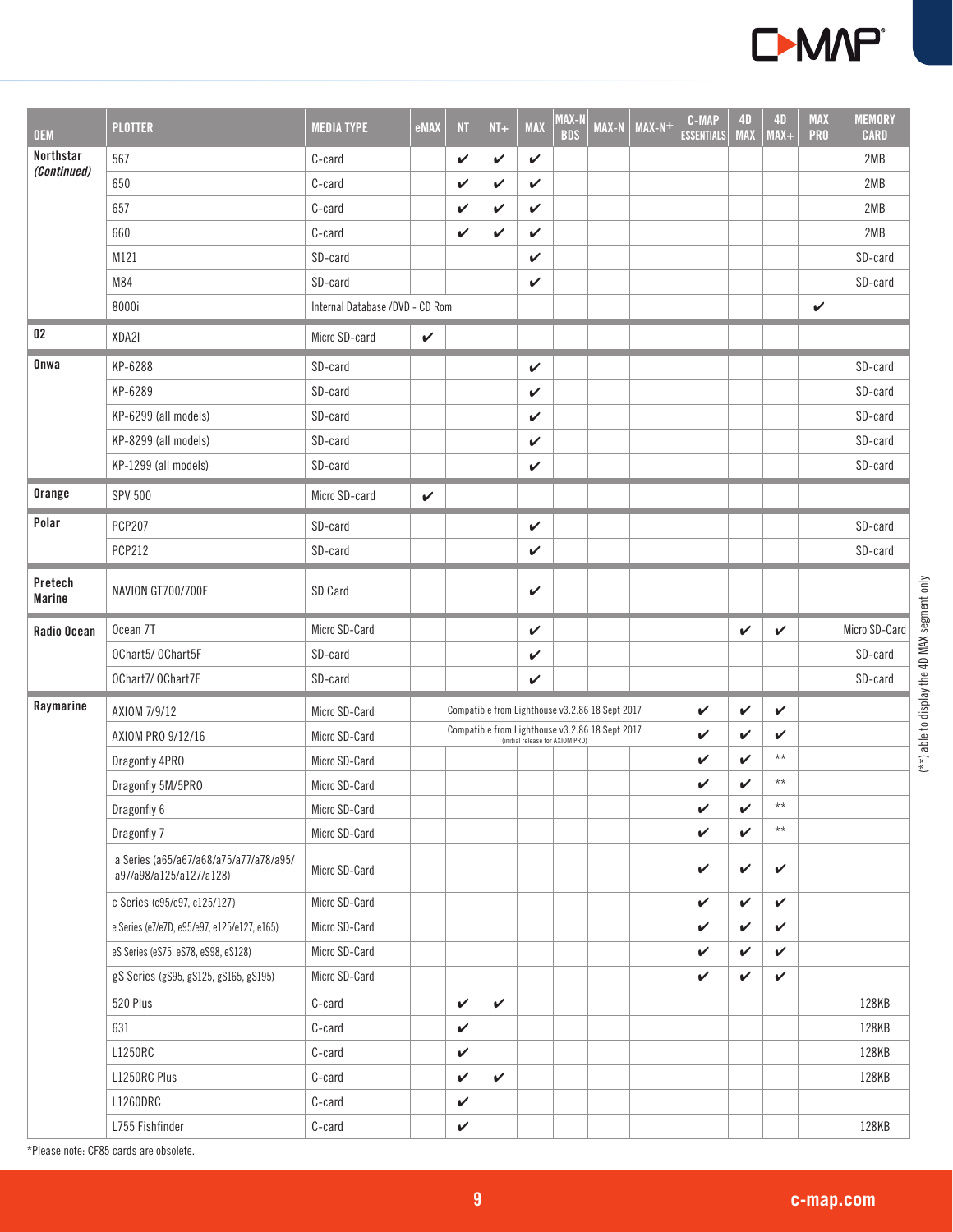| <b>OEM</b>               | <b>PLOTTER</b>          | <b>MEDIA TYPE</b> | eMAX | NT.          | $NT+$        | <b>MAX</b> | MAX-N<br><b>BDS</b> | MAX-N | $MAX-N+$ | <b>C-MAP</b><br><b>ESSENTIALS</b> | <b>4D</b><br><b>MAX</b> | 4D<br>$MAX+$ | <b>MAX</b><br><b>PRO</b> | <b>MEMORY</b><br><b>CARD</b> |
|--------------------------|-------------------------|-------------------|------|--------------|--------------|------------|---------------------|-------|----------|-----------------------------------|-------------------------|--------------|--------------------------|------------------------------|
| Raymarine<br>(Continued) | L755 Plus               | C-card            |      | $\checkmark$ | $\checkmark$ |            |                     |       |          |                                   |                         |              |                          | 128KB                        |
|                          | L755RC Plus             | C-card            |      | $\checkmark$ | $\checkmark$ |            |                     |       |          |                                   |                         |              |                          | 128KB                        |
|                          | L760 Fishfinder         | C-card            |      | $\checkmark$ |              |            |                     |       |          |                                   |                         |              |                          | 128KB                        |
|                          | L760 Plus / L760RC Plus | C-card            |      | V            | $\checkmark$ |            |                     |       |          |                                   |                         |              |                          | 128KB                        |
|                          | L770DRC                 | C-card            |      | $\checkmark$ |              |            |                     |       |          |                                   |                         |              |                          |                              |
|                          | Navcenter 300           | $CF-85*$          |      |              |              |            |                     |       |          |                                   |                         |              |                          |                              |
|                          | Navcenter 500           | $CF-85*$          |      |              |              |            |                     |       |          |                                   |                         |              |                          |                              |
|                          | Navcenter 600           | C-card            |      | $\checkmark$ |              |            |                     |       |          |                                   |                         |              |                          |                              |
|                          | R70RC                   | C-card            |      | $\checkmark$ |              |            |                     |       |          |                                   |                         |              |                          | 128KB                        |
|                          | R70RC Plus              | C-card            |      | $\checkmark$ | $\checkmark$ |            |                     |       |          |                                   |                         |              |                          | 128KB                        |
|                          | <b>R80</b>              | C-card            |      | $\checkmark$ |              |            |                     |       |          |                                   |                         |              |                          | 128KB                        |
|                          | R80 Plus                | C-card            |      | V            | $\checkmark$ |            |                     |       |          |                                   |                         |              |                          | 128KB                        |
|                          | R80RC                   | C-card            |      | $\checkmark$ |              |            |                     |       |          |                                   |                         |              |                          | 128KB                        |
|                          | R80RC Plus              | C-card            |      | V            | $\checkmark$ |            |                     |       |          |                                   |                         |              |                          | 128KB                        |
|                          | R85RC                   | C-card            |      | $\checkmark$ |              |            |                     |       |          |                                   |                         |              |                          |                              |
|                          | Raychart 320            | C-card            |      | V            |              |            |                     |       |          |                                   |                         |              |                          | 128KB                        |
|                          | Raychart 520            | C-card            |      | $\checkmark$ |              |            |                     |       |          |                                   |                         |              |                          |                              |
|                          | Raychart 520 Plus       | C-card            |      | V            | $\checkmark$ |            |                     |       |          |                                   |                         |              |                          | 128KB                        |
|                          | Raychart 530 Plus       | C-card            |      | V            | $\checkmark$ |            |                     |       |          |                                   |                         |              |                          | 128KB                        |
|                          | Raychart 600            | $CF-85*$          |      |              |              |            |                     |       |          |                                   |                         |              |                          |                              |
|                          | Raychart 600A           | $CF-85*$          |      |              |              |            |                     |       |          |                                   |                         |              |                          |                              |
|                          | Raychart 600R           | $CF-85*$          |      |              |              |            |                     |       |          |                                   |                         |              |                          |                              |
|                          | Raychart 600RL          | $CF-85*$          |      |              |              |            |                     |       |          |                                   |                         |              |                          |                              |
|                          | Raychart 600RT          | $CF-85*$          |      |              |              |            |                     |       |          |                                   |                         |              |                          |                              |
|                          | Raychart 600T           | $CF-85*$          |      |              |              |            |                     |       |          |                                   |                         |              |                          |                              |
|                          | Raychart 600XX          | $CF-85*$          |      |              |              |            |                     |       |          |                                   |                         |              |                          |                              |
|                          | Raychart 601RT          | C-card            |      | $\checkmark$ |              |            |                     |       |          |                                   |                         |              |                          | 128KB                        |
|                          | Raychart 601XX          | C-card            |      | $\checkmark$ |              |            |                     |       |          |                                   |                         |              |                          | 128KB                        |
|                          | Raychart 610            | $CF-85*$          |      |              |              |            |                     |       |          |                                   |                         |              |                          |                              |
|                          | Raychart 610ES          | $CF-85*$          |      |              |              |            |                     |       |          |                                   |                         |              |                          |                              |
|                          | Raychart 610ES/T        | $CF-85*$          |      |              |              |            |                     |       |          |                                   |                         |              |                          |                              |
|                          | Raychart 610T           | $CF-85*$          |      |              |              |            |                     |       |          |                                   |                         |              |                          |                              |
|                          | Raychart 611ES/T        | C-card            |      | $\checkmark$ |              |            |                     |       |          |                                   |                         |              |                          | 128KB                        |
|                          | Raychart 611T           | C-card            |      | $\checkmark$ |              |            |                     |       |          |                                   |                         |              |                          | 128KB                        |
|                          | Raychart 620            | C-card            |      | $\checkmark$ |              |            |                     |       |          |                                   |                         |              |                          | 128KB                        |
|                          | Raychart 620 Plus       | C-card            |      | $\checkmark$ | $\checkmark$ |            |                     |       |          |                                   |                         |              |                          | 128KB                        |
|                          | Raychart 630 Plus       | C-card            |      | $\checkmark$ | $\checkmark$ |            |                     |       |          |                                   |                         |              |                          | 128KB                        |
|                          | Raychart 631 Plus       | C-card            |      | $\checkmark$ | $\checkmark$ |            |                     |       |          |                                   |                         |              |                          | 128KB                        |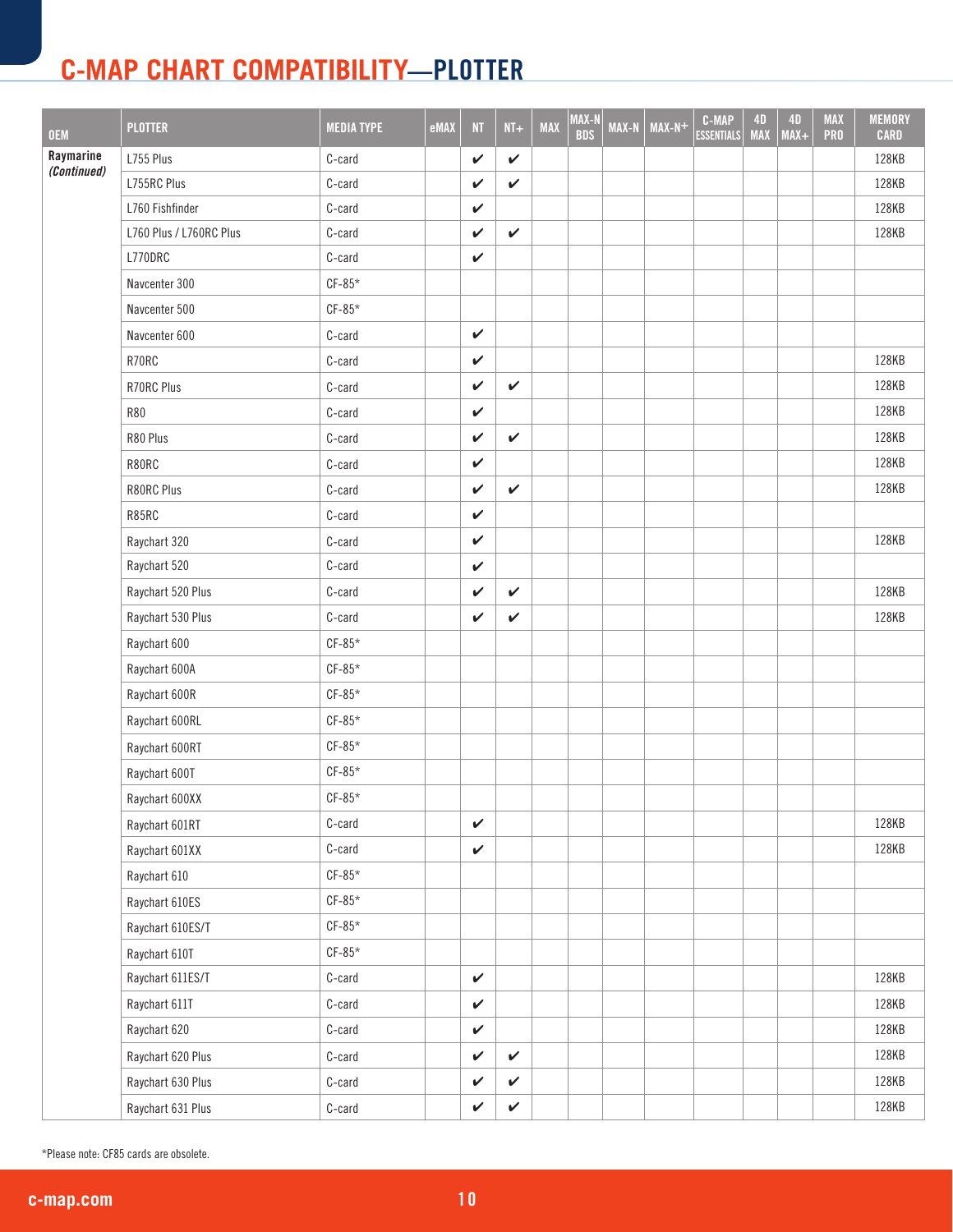

| <b>OEM</b>  | <b>PLOTTER</b>      | <b>MEDIA TYPE</b> | eMAX | N            | $NT+$        | <b>MAX</b> | MAX-N<br><b>BDS</b> | <b>MAX-N</b> | $MAX-N+$ | <b>C-MAP</b><br><b>ESSENTIALS</b> | <b>4D</b><br><b>MAX</b> | 4D<br>$MAX+$ | <b>MAX</b><br><b>PRO</b> | <b>MEMORY</b><br><b>CARD</b> |
|-------------|---------------------|-------------------|------|--------------|--------------|------------|---------------------|--------------|----------|-----------------------------------|-------------------------|--------------|--------------------------|------------------------------|
| Raymarine   | Raystar 198         | $CF-85*$          |      |              |              |            |                     |              |          |                                   |                         |              |                          |                              |
| (Continued) | <b>RL70</b>         | C-card            |      | $\checkmark$ |              |            |                     |              |          |                                   |                         |              |                          | 128KB                        |
|             | RL70 Plus           | C-card            |      | $\checkmark$ | $\checkmark$ |            |                     |              |          |                                   |                         |              |                          | 128KB                        |
|             | RL70C Raychart      | C-card            |      | $\checkmark$ |              |            |                     |              |          |                                   |                         |              |                          | 128KB                        |
|             | <b>RL70CRC Plus</b> | C-card            |      | $\checkmark$ | $\checkmark$ |            |                     |              |          |                                   |                         |              |                          | 128KB                        |
|             | RL70R               | C-card            |      | $\checkmark$ |              |            |                     |              |          |                                   |                         |              |                          | 128KB                        |
|             | RL70RC              | C-card            |      | $\checkmark$ |              |            |                     |              |          |                                   |                         |              |                          | 128KB                        |
|             | RL70RC Plus         | C-card            |      | $\checkmark$ | $\checkmark$ |            |                     |              |          |                                   |                         |              |                          | 128KB                        |
|             | RL72C Raychart      | C-card            |      | $\checkmark$ |              |            |                     |              |          |                                   |                         |              |                          | 128KB                        |
|             | RL72RC              | C-card            |      | $\checkmark$ |              |            |                     |              |          |                                   |                         |              |                          | 128KB                        |
|             | RL74C Raychart      | C-card            |      | $\checkmark$ |              |            |                     |              |          |                                   |                         |              |                          | 128KB                        |
|             | RL74RC              | C-card            |      | $\checkmark$ |              |            |                     |              |          |                                   |                         |              |                          | 128KB                        |
|             | RL75C Raychart      | C-card            |      | $\checkmark$ |              |            |                     |              |          |                                   |                         |              |                          | 128KB                        |
|             | RL75RC              | C-card            |      | $\checkmark$ |              |            |                     |              |          |                                   |                         |              |                          | 128KB                        |
|             | RL79C Raychart      | C-card            |      | $\checkmark$ |              |            |                     |              |          |                                   |                         |              |                          |                              |
|             | RL79RC              | C-card            |      | $\checkmark$ |              |            |                     |              |          |                                   |                         |              |                          |                              |
|             | <b>RL80</b>         | C-card            |      | $\checkmark$ |              |            |                     |              |          |                                   |                         |              |                          | 128KB                        |
|             | <b>RL80C</b>        | C-card            |      | $\checkmark$ |              |            |                     |              |          |                                   |                         |              |                          | 128KB                        |
|             | RL80C Plus          | C-card            |      | $\checkmark$ | $\checkmark$ |            |                     |              |          |                                   |                         |              |                          | 128KB                        |
|             | RL80C Raychart      | C-card            |      | $\checkmark$ |              |            |                     |              |          |                                   |                         |              |                          | 128KB                        |
|             | <b>RL80CRC Plus</b> | C-card            |      | $\checkmark$ | $\checkmark$ |            |                     |              |          |                                   |                         |              |                          | 128KB                        |
|             | RL82C Raychart      | C-card            |      | $\checkmark$ |              |            |                     |              |          |                                   |                         |              |                          |                              |
|             | RL84C Raychart      | C-card            |      | $\checkmark$ |              |            |                     |              |          |                                   |                         |              |                          |                              |
|             | RL84RC              | C-card            |      | $\checkmark$ |              |            |                     |              |          |                                   |                         |              |                          |                              |
|             | RL85C Raychart      | C-card            |      | $\checkmark$ |              |            |                     |              |          |                                   |                         |              |                          |                              |
|             | RL85RC              | C-card            |      | $\checkmark$ |              |            |                     |              |          |                                   |                         |              |                          |                              |
|             | <b>SL1250RC</b>     | C-card            |      | $\checkmark$ |              |            |                     |              |          |                                   |                         |              |                          | 128KB                        |
|             | SL1250RC Plus       | C-card            |      | $\checkmark$ |              |            |                     |              |          |                                   |                         |              |                          | 128KB                        |
|             | <b>SL520</b>        | C-card            |      | $\checkmark$ | ✓            |            |                     |              |          |                                   |                         |              |                          | 128KB                        |
|             | SL530               | C-card            |      | $\checkmark$ | $\checkmark$ |            |                     |              |          |                                   |                         |              |                          | 128KB                        |
|             | SL631               | C-card            |      | $\checkmark$ | $\checkmark$ |            |                     |              |          |                                   |                         |              |                          | 128KB                        |
|             | SL631 Plus          | C-card            |      | $\checkmark$ | $\checkmark$ |            |                     |              |          |                                   |                         |              |                          | 128KB                        |
|             | <b>SL70CRC Plus</b> | C-card            |      | $\checkmark$ | $\checkmark$ |            |                     |              |          |                                   |                         |              |                          | 128KB                        |
|             | SL70RC Plus         | C-card            |      | $\checkmark$ | $\checkmark$ |            |                     |              |          |                                   |                         |              |                          | 128KB                        |
|             | SL72RC Plus         | C-card            |      | $\checkmark$ | $\checkmark$ |            |                     |              |          |                                   |                         |              |                          | 128KB                        |
|             | SL755RC             | C-card            |      | $\checkmark$ | $\checkmark$ |            |                     |              |          |                                   |                         |              |                          | 128KB                        |
|             | SL760RC             | C-card            |      | $\checkmark$ | $\checkmark$ |            |                     |              |          |                                   |                         |              |                          | 128KB                        |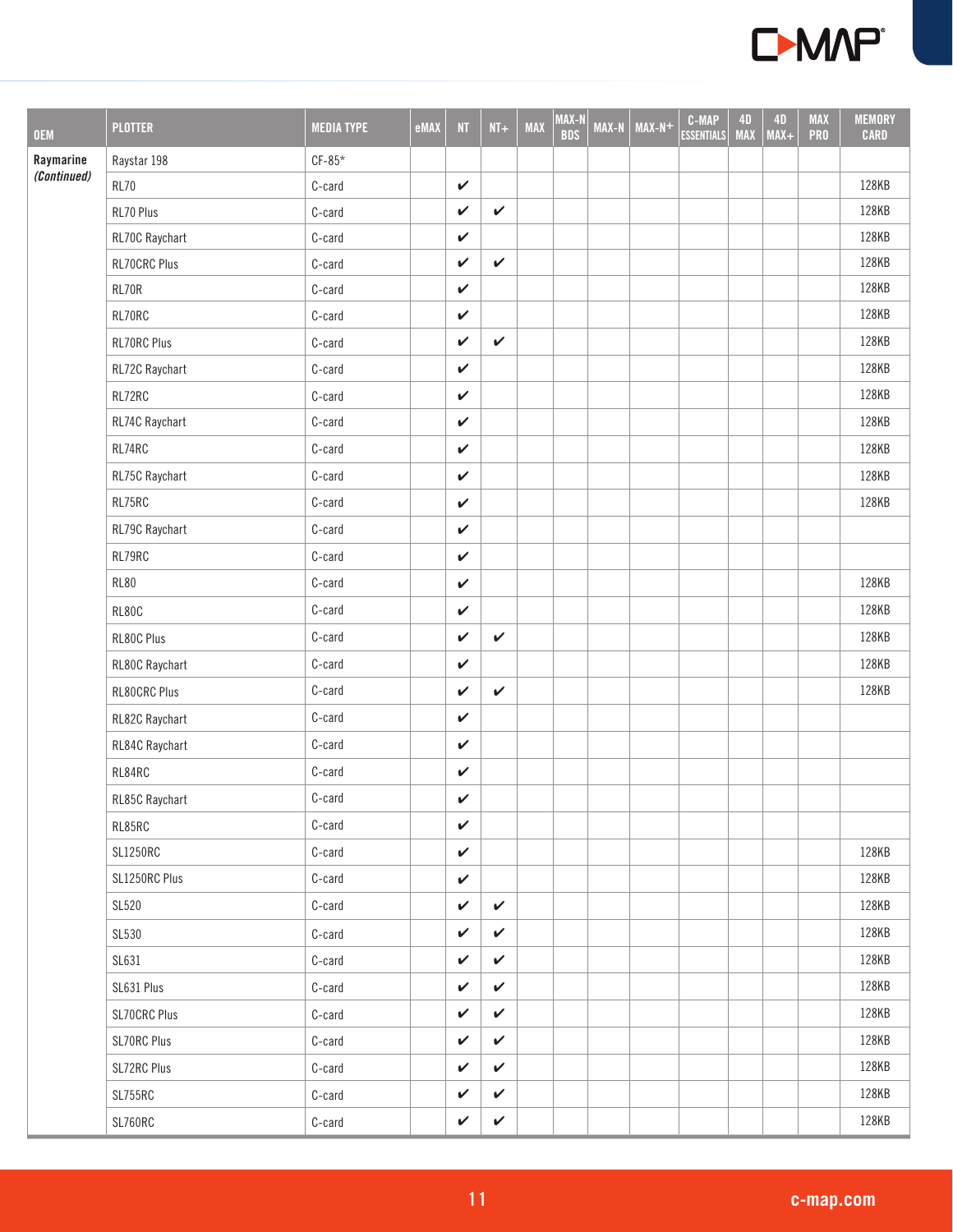| <b>OEM</b> | <b>PLOTTER</b>                | <b>MEDIA TYPE</b> | eMAX | N            | $NT+$        | <b>MAX</b>           | MAX-N<br><b>BDS</b> | <b>MAX-N</b> | $MAX-N+$ | <b>C-MAP</b><br><b>ESSENTIALS</b> | <b>4D</b><br><b>MAX</b> | <b>4D</b><br>$MAX+$ | <b>MAX</b><br><b>PRO</b> | <b>MEMORY</b><br><b>CARD</b> |
|------------|-------------------------------|-------------------|------|--------------|--------------|----------------------|---------------------|--------------|----------|-----------------------------------|-------------------------|---------------------|--------------------------|------------------------------|
| Samyung    | NAVIS3800 / NAVIS3800F        | C-Card / SD-card  |      | $\checkmark$ | $\checkmark$ | ✓                    |                     |              |          |                                   |                         |                     |                          | 2MB (Samyung format)         |
|            | <b>NAVIS5100 / NAVIS5100F</b> | C-Card / SD-card  |      | V            | V            | ✓                    |                     |              |          |                                   |                         |                     |                          | 2MB (Samyung format)         |
|            | NAVIS5100FM                   | C-Card / SD-card  |      | V            | V            | ✓                    |                     |              |          |                                   |                         |                     |                          |                              |
|            | NAVIS2500 / NAVIS2500D        | C-card            |      | V            | V            |                      |                     |              |          |                                   |                         |                     |                          | 2MB (Samyung format)         |
|            | NAVIS3000D / NAVIS3000F       | C-card            |      | V            | V            |                      |                     |              |          |                                   |                         |                     |                          | 2MB (Samyung format)         |
|            | NAVIS3700F / NAVIS3700FD      | C-card            |      | V            | V            |                      |                     |              |          |                                   |                         |                     |                          | 2MB (Samyung format)         |
|            | NAVIS800 / NAVIS800F          | C-card            |      | V            | $\checkmark$ |                      |                     |              |          |                                   |                         |                     |                          | 2MB (Samyung format)         |
|            | NAVIS650 / NAVIS650F          | SD-card           |      |              |              | V                    |                     |              |          |                                   |                         |                     |                          | 2MB (Samyung format)         |
|            | NAVIS700                      | SD-card           |      |              |              | V                    |                     |              |          |                                   |                         |                     |                          | 2MB (Samyung format)         |
|            | SI-30 / SI-60                 | SD-card           |      |              |              | V                    |                     |              |          |                                   |                         |                     |                          |                              |
|            | <b>N/NF430</b>                | SD-card           |      |              |              | ✓                    |                     |              |          |                                   |                         |                     |                          |                              |
|            | <b>N/NF 500</b>               | SD-card           |      |              |              | ✓                    |                     |              |          |                                   |                         |                     |                          |                              |
|            | <b>N/NF 560</b>               | SD-card           |      |              |              | V                    |                     |              |          |                                   |                         |                     |                          |                              |
|            | <b>N/NF 700</b>               | SD-card           |      |              |              | ✓                    |                     |              |          |                                   |                         |                     |                          |                              |
|            | <b>N/NF 800</b>               | SD-card           |      |              |              | ✓                    |                     |              |          |                                   |                         |                     |                          |                              |
|            | <b>N/NF80</b>                 | SD-card           |      |              |              | V                    |                     |              |          |                                   |                         | V                   |                          |                              |
|            | <b>N/NF100</b>                | SD-card           |      |              |              | ✓                    |                     |              |          |                                   |                         | V                   |                          |                              |
|            | <b>N/NF 5100</b>              | SD-card           |      |              |              | V                    |                     |              |          |                                   |                         |                     |                          |                              |
|            | <b>N/NF120</b>                | SD-card           |      |              |              | V                    |                     |              |          |                                   |                         | V                   |                          |                              |
|            | N/NF 3800                     | SD-card           |      |              |              | ✓                    |                     |              |          |                                   |                         |                     |                          |                              |
|            | NF 602 A                      | SD-card           |      |              |              | V                    |                     |              |          |                                   |                         |                     |                          |                              |
|            | <b>NF 882 A</b>               | SD-card           |      |              |              | V                    |                     |              |          |                                   |                         |                     |                          |                              |
|            | FE88A                         | SD-card           |      |              |              | ✓                    |                     |              |          |                                   |                         |                     |                          |                              |
|            | FE8                           | SD-card           |      |              |              | $\checkmark$         |                     |              |          |                                   |                         |                     |                          |                              |
|            | FEG1041                       | SD-card           |      |              |              | V                    |                     |              |          |                                   |                         |                     |                          |                              |
| Seatec     | Nav6 GPS Plotter              | SD-card           |      |              |              | ✓                    |                     |              |          |                                   |                         |                     |                          | SD-Card                      |
| Seiwa Co.  | Barracuda                     | C-card            |      | $\checkmark$ | $\checkmark$ | $\checkmark$         |                     |              |          |                                   |                         |                     |                          | 2MB                          |
| Ltd.       | Fish 12                       | C-card            |      | $\checkmark$ | V            | $\checkmark$         |                     |              |          |                                   |                         |                     |                          | 2MB                          |
|            | FT70                          | Micro SD-Card     |      |              |              | V                    |                     |              |          |                                   | V                       | $\checkmark$        |                          | Micro SD-Card                |
|            | Marlin                        | C-card            |      | $\checkmark$ | $\checkmark$ | ✓                    |                     |              |          |                                   |                         |                     |                          | 2MB                          |
|            | Murena                        | C-card            |      | V            | $\checkmark$ | ✓                    |                     |              |          |                                   |                         |                     |                          | 2MB                          |
|            | Seahorse                      | C-card            |      | V            | V            | $\checkmark$         |                     |              |          |                                   |                         |                     |                          | 2MB                          |
|            | Seawave3                      | C-card            |      | V            | $\checkmark$ | V                    |                     |              |          |                                   |                         |                     |                          | 2MB                          |
|            | SW1101                        | SD-card           |      |              |              | $\checkmark$         |                     |              |          |                                   |                         |                     |                          | SD-Card                      |
|            | SW501 (all models)            | SD-card           |      |              |              | $\checkmark$         |                     |              |          |                                   |                         |                     |                          | SD-Card                      |
|            | SW701 (all models)            | SD-card           |      |              |              | $\checkmark$         |                     |              |          |                                   |                         |                     |                          | SD-Card                      |
|            | Barramundi                    | C-card            |      | $\checkmark$ | V            | $\mathbf{v}$         |                     |              |          |                                   |                         |                     |                          | 2MB                          |
|            | Explorer (3/Cube/MKII)        | C-card            |      | V            | $\checkmark$ | $\blacktriangledown$ |                     |              |          |                                   |                         |                     |                          | 2MB                          |
|            | EXPLORER 23                   | SD-card           |      |              |              | $\checkmark$         |                     |              |          |                                   |                         |                     |                          | SD-Card                      |

\*Please note: CF85 cards are obsolete. ◊ Based upon SW v.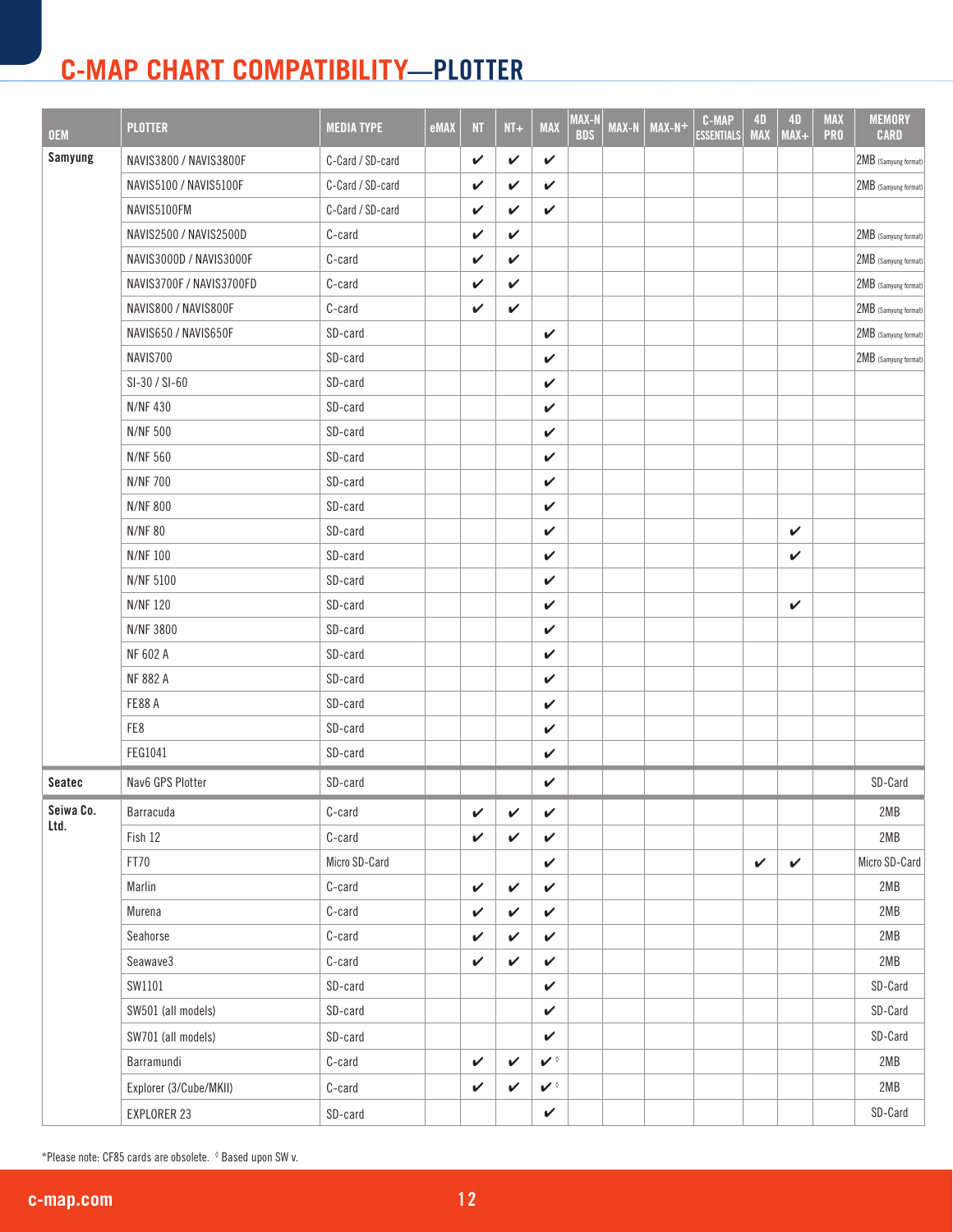

| <b>OEM</b>        | <b>PLOTTER</b>                          | <b>MEDIA TYPE</b> | eMAX | NT           | $NT+$        | <b>MAX</b>   | MAX-N<br><b>BDS</b> | <b>MAX-N</b> | $MAX-N+$     | <b>C-MAP</b><br><b>ESSENTIALS</b> | 4D<br><b>MAX</b> | 4D<br>$MAX+$ | <b>MAX</b><br><b>PRO</b> | <b>MEMORY</b><br><b>CARD</b> |
|-------------------|-----------------------------------------|-------------------|------|--------------|--------------|--------------|---------------------|--------------|--------------|-----------------------------------|------------------|--------------|--------------------------|------------------------------|
| Seiwa<br>Co. Ltd. | Kingfish                                | C-card            |      | $\checkmark$ | $\checkmark$ | $\mathbf{v}$ |                     |              |              |                                   |                  |              |                          | 2MB                          |
| (Continued)       | Millennium                              | C-card            |      | $\checkmark$ | $\checkmark$ | $\mathbf{v}$ |                     |              |              |                                   |                  |              |                          |                              |
|                   | Nautilus                                | C-card            |      | V            | $\checkmark$ | $\mathbf{v}$ |                     |              |              |                                   |                  |              |                          | 2MB                          |
|                   | Oyster                                  | C-card            |      | V            | ✓            | $\mathbf{v}$ |                     |              |              |                                   |                  |              |                          | 2MB                          |
|                   | Starfish                                | $C$ -card         |      | $\checkmark$ | $\checkmark$ | $\mathbf{v}$ |                     |              |              |                                   |                  |              |                          | 2MB                          |
|                   | Tigershark                              | C-card            |      | V            | $\checkmark$ | $\mathbf{v}$ |                     |              |              |                                   |                  |              |                          | 2MB                          |
|                   | Explorer                                | C-card            |      | V            |              |              |                     |              |              |                                   |                  |              |                          | 128KB                        |
|                   | Fish 12 MKII                            | C-card            |      | V            | $\checkmark$ |              |                     |              |              |                                   |                  |              |                          |                              |
|                   | Kit DA Fish12 MK-II IN NT               | C-card            |      | $\checkmark$ |              |              |                     |              |              |                                   |                  |              |                          |                              |
|                   | Kit Tracker                             | C-card            |      | $\checkmark$ |              |              |                     |              |              |                                   |                  |              |                          | 128KB                        |
|                   | Mako (with trackball)                   | C-card            |      | $\checkmark$ |              |              |                     |              |              |                                   |                  |              |                          | 128KB                        |
|                   | Mako (with trackpad)                    | C-card            |      | $\checkmark$ |              |              |                     |              |              |                                   |                  |              |                          | 128KB                        |
|                   | PloRad 730 DT NT C                      | C-card            |      | V            |              |              |                     |              |              |                                   |                  |              |                          |                              |
|                   | Seafarer C                              | C-card            |      | V            |              |              |                     |              |              |                                   |                  |              |                          | 128KB                        |
|                   | Sealion 14 CTR NT C                     | C-card            |      | $\checkmark$ |              |              |                     |              |              |                                   |                  |              |                          | 128KB                        |
|                   | Starfish                                | C-card            |      | $\checkmark$ |              |              |                     |              |              |                                   |                  |              |                          | 128KB                        |
|                   | Voyager                                 | C-card            |      | $\checkmark$ |              |              |                     |              |              |                                   |                  |              |                          |                              |
| <b>SIMRAD</b>     | NSS (7, 8, 12)                          | Micro SD-Card     |      |              |              |              | $\checkmark$        | $\checkmark$ |              |                                   |                  |              |                          | Micro SD Card                |
|                   | NSS Evo2 (7, 7m, 9, 9m, 12, 16)         | Micro SD-Card     |      |              |              |              | V                   | V            | $\checkmark$ |                                   |                  |              |                          | Micro SD Card                |
|                   | NSS Evo3 (7, 7BR, 9, 9BR, 12, 12BR, 16) | Micro SD-Card     |      |              |              |              | $\checkmark$        | $\checkmark$ | V            |                                   |                  |              |                          | Micro SD Card                |
|                   | NSE (8, 12)                             | Micro SD-Card     |      |              |              |              | $\checkmark$        | V            | $\checkmark$ |                                   |                  |              |                          | Micro SD Card                |
|                   | NS <sub>0</sub>                         | Micro SD-Card     |      |              |              |              | $\checkmark$        | V            |              |                                   |                  |              |                          | Micro SD Card                |
|                   | NSO Evo2                                | Micro SD-Card     |      |              |              |              | $\checkmark$        | $\checkmark$ | $\checkmark$ |                                   |                  |              |                          | Micro SD Card                |
|                   | NSO Evo3 (16/19/24)                     | Micro SD-Card     |      |              |              |              | $\checkmark$        | V            | $\checkmark$ |                                   |                  |              |                          | Micro SD Card                |
|                   | GO (5, 5XSE, 7, 7XSE, 9XSE)             | Micro SD-Card     |      |              |              |              | $\checkmark$        | $\checkmark$ | $\checkmark$ |                                   |                  |              |                          | Micro SD Card                |
|                   | CP31                                    | C-card            |      | V            | V            | $\checkmark$ |                     |              |              |                                   |                  |              |                          |                              |
|                   | CX33                                    | C-card            |      | V            | V            | V            |                     |              |              |                                   |                  |              |                          | 2MB                          |
|                   | CX34                                    | C-card            |      | V            | V            | $\checkmark$ |                     |              |              |                                   |                  |              |                          | 2MB                          |
|                   | CX44                                    | C-card            |      | V            | $\checkmark$ | $\checkmark$ |                     |              |              |                                   |                  |              |                          | 2MB                          |
|                   | CX54                                    | C-card            |      | V            | $\checkmark$ | $\checkmark$ |                     |              |              |                                   |                  |              |                          | 2MB                          |
|                   | <b>NX40</b>                             | SD-card           |      |              |              | $\checkmark$ |                     |              |              |                                   |                  |              |                          |                              |
|                   | <b>NX45</b>                             | SD-card           |      |              |              | $\checkmark$ |                     |              |              |                                   |                  |              |                          |                              |
|                   | GB40                                    | DVD<br>C-card     |      | $\checkmark$ | $\checkmark$ |              |                     |              |              |                                   |                  |              | $\checkmark$             |                              |
|                   | CA40<br>CA42                            | C-card            |      | V            | V            |              |                     |              |              |                                   |                  |              |                          |                              |
|                   | CA44                                    | C-card            |      | V            | $\checkmark$ |              |                     |              |              |                                   |                  |              |                          |                              |
|                   | CA50                                    | C-card            |      | V            | $\checkmark$ |              |                     |              |              |                                   |                  |              |                          |                              |
|                   | CA52                                    | C-card            |      | V            | $\checkmark$ |              |                     |              |              |                                   |                  |              |                          |                              |
|                   | CA54                                    | C-card            |      | V            | $\checkmark$ |              |                     |              |              |                                   |                  |              |                          |                              |
|                   | CE30                                    | C-card            |      | V            | $\checkmark$ |              |                     |              |              |                                   |                  |              |                          |                              |
|                   | CE32                                    | C-card            |      | V            | $\checkmark$ |              |                     |              |              |                                   |                  |              |                          |                              |
|                   | CE33                                    | C-card            |      | V            | $\checkmark$ |              |                     |              |              |                                   |                  |              |                          |                              |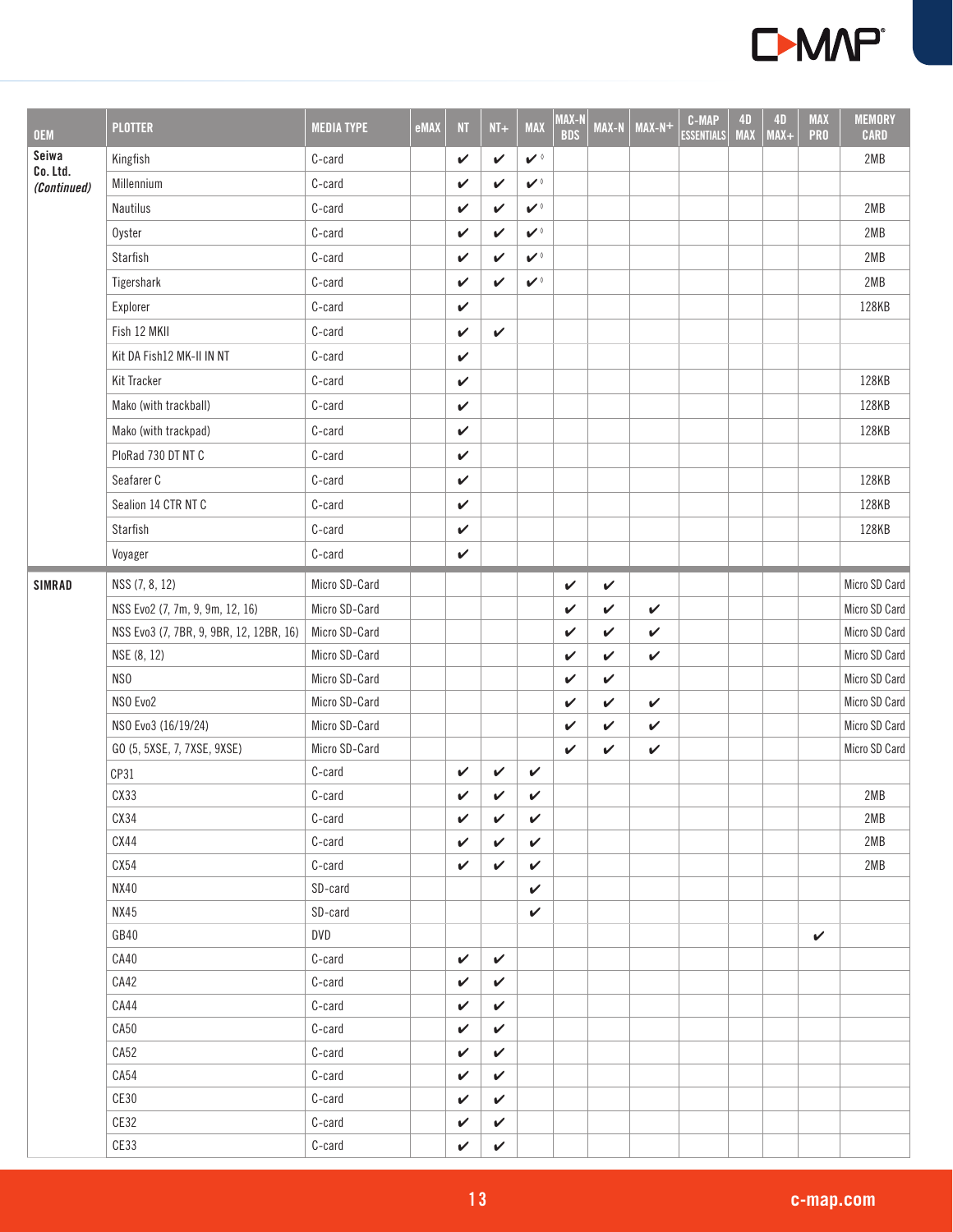| <b>OEM</b>                          | <b>PLOTTER</b>     | <b>MEDIA TYPE</b> | eMAX | <b>NT</b>    | $NT+$        | <b>MAX</b>   | MAX-N<br><b>BDS</b> | <b>MAX-N</b> | $MAX-N+$ | <b>C-MAP</b><br><b>ESSENTIALS</b> | 4D<br><b>MAX</b> | 4D<br>$MAX+$ | <b>MAX</b><br><b>PRO</b> | <b>MEMORY</b><br><b>CARD</b> |
|-------------------------------------|--------------------|-------------------|------|--------------|--------------|--------------|---------------------|--------------|----------|-----------------------------------|------------------|--------------|--------------------------|------------------------------|
| <b>SIMRAD</b>                       | CE40               | C-card            |      | V            | $\checkmark$ |              |                     |              |          |                                   |                  |              |                          |                              |
| (Continued)                         | CE42               | C-card            |      | V            | $\checkmark$ |              |                     |              |          |                                   |                  |              |                          |                              |
|                                     | CE44               | C-card            |      | $\checkmark$ | $\checkmark$ |              |                     |              |          |                                   |                  |              |                          |                              |
|                                     | CE50               | C-card            |      | V            | $\checkmark$ |              |                     |              |          |                                   |                  |              |                          |                              |
|                                     | CE52               | C-card            |      | V            | $\checkmark$ |              |                     |              |          |                                   |                  |              |                          |                              |
|                                     | CE54               | C-card            |      | V            | $\checkmark$ |              |                     |              |          |                                   |                  |              |                          |                              |
|                                     | CP30               | C-card            |      | $\checkmark$ | $\checkmark$ |              |                     |              |          |                                   |                  |              |                          |                              |
|                                     | CP32               | C-card            |      | ✓            | $\checkmark$ |              |                     |              |          |                                   |                  |              |                          |                              |
|                                     | CP33               | C-card            |      | V            | $\checkmark$ |              |                     |              |          |                                   |                  |              |                          |                              |
|                                     | CP40               | C-card            |      | $\checkmark$ | V            |              |                     |              |          |                                   |                  |              |                          |                              |
|                                     | CP42               | C-card            |      | $\checkmark$ | $\checkmark$ |              |                     |              |          |                                   |                  |              |                          |                              |
|                                     | CP44               | C-card            |      | $\checkmark$ | $\checkmark$ |              |                     |              |          |                                   |                  |              |                          |                              |
|                                     | CP <sub>50</sub>   | C-card            |      | $\checkmark$ | V            |              |                     |              |          |                                   |                  |              |                          |                              |
|                                     | CP <sub>52</sub>   | C-card            |      | $\checkmark$ | $\checkmark$ |              |                     |              |          |                                   |                  |              |                          |                              |
|                                     | CP54               | C-card            |      | $\checkmark$ | $\checkmark$ |              |                     |              |          |                                   |                  |              |                          |                              |
|                                     | CR40               | C-card            |      | $\checkmark$ | $\checkmark$ |              |                     |              |          |                                   |                  |              |                          |                              |
|                                     | CR42               | C-card            |      | $\checkmark$ | $\checkmark$ |              |                     |              |          |                                   |                  |              |                          |                              |
|                                     | CR44               | C-card            |      | $\checkmark$ | $\checkmark$ |              |                     |              |          |                                   |                  |              |                          |                              |
|                                     | CR50               | C-card            |      | $\checkmark$ | $\checkmark$ |              |                     |              |          |                                   |                  |              |                          |                              |
|                                     | CR52               | C-card            |      | $\checkmark$ | $\checkmark$ |              |                     |              |          |                                   |                  |              |                          |                              |
|                                     | CR54               | C-card            |      | $\checkmark$ | $\checkmark$ |              |                     |              |          |                                   |                  |              |                          |                              |
|                                     | Dataline           | $CF-85*$          |      |              |              |              |                     |              |          |                                   |                  |              |                          |                              |
|                                     | GN33               | C-card            |      | $\checkmark$ | $\checkmark$ |              |                     |              |          |                                   |                  |              |                          |                              |
|                                     | RS2400             | $CF-85*$          |      |              |              |              |                     |              |          |                                   |                  |              |                          |                              |
|                                     | RS2410             | $CF-85*$          |      |              |              |              |                     |              |          |                                   |                  |              |                          |                              |
|                                     | RS5400             | $CF-85*$          |      |              |              |              |                     |              |          |                                   |                  |              |                          |                              |
|                                     | RS5900             | $CF-85*$          |      |              |              |              |                     |              |          |                                   |                  |              |                          |                              |
|                                     | RS5910             | $CF-85*$          |      |              |              |              |                     |              |          |                                   |                  |              |                          |                              |
| Si-Tex                              | ColorMax 11        | C-card            |      | $\checkmark$ | $\checkmark$ | $\checkmark$ |                     |              |          |                                   |                  |              |                          | 2MB                          |
| <b>Marine</b><br><b>Electronics</b> | Colormax 15        | C-card            |      | $\checkmark$ | $\checkmark$ | $\checkmark$ |                     |              |          |                                   |                  |              |                          | 2MB                          |
|                                     | ColorMax 5e        | C-card            |      | V            | $\checkmark$ | V            |                     |              |          |                                   |                  |              |                          | 2MB                          |
|                                     | ColorMax 5i        | C-card            |      | $\checkmark$ | $\checkmark$ | V            |                     |              |          |                                   |                  |              |                          | 2MB                          |
|                                     | ColorMax 6         | C-card            |      | $\checkmark$ | $\checkmark$ | $\mathbf{v}$ |                     |              |          |                                   |                  |              |                          | 2MB                          |
|                                     | ColorMax PRO       | C-card            |      | $\checkmark$ | $\checkmark$ | $\checkmark$ |                     |              |          |                                   |                  |              |                          | 2MB                          |
|                                     | ColorMax Sealink E | C-card            |      | $\checkmark$ | $\checkmark$ | $\checkmark$ |                     |              |          |                                   |                  |              |                          | 2MB                          |
|                                     | ColorMax Sealink I | C-card            |      | $\checkmark$ | $\checkmark$ | $\checkmark$ |                     |              |          |                                   |                  |              |                          | 2MB                          |
|                                     | ColorMax Wide E    | C-card            |      | V            | $\checkmark$ | $\checkmark$ |                     |              |          |                                   |                  |              |                          | 2MB                          |
|                                     | ColorMax Wide I    | C-card            |      | $\checkmark$ | $\checkmark$ | $\checkmark$ |                     |              |          |                                   |                  |              |                          | 2MB                          |
|                                     | EC11               | SD-card           |      |              |              | $\checkmark$ |                     |              |          |                                   |                  |              |                          | SD Card                      |
|                                     | EC5 (all models)   | SD-card           |      |              |              | $\checkmark$ |                     |              |          |                                   |                  |              |                          | SD Card                      |

\*Please note: CF85 cards are obsolete. ◊ Based upon SW v.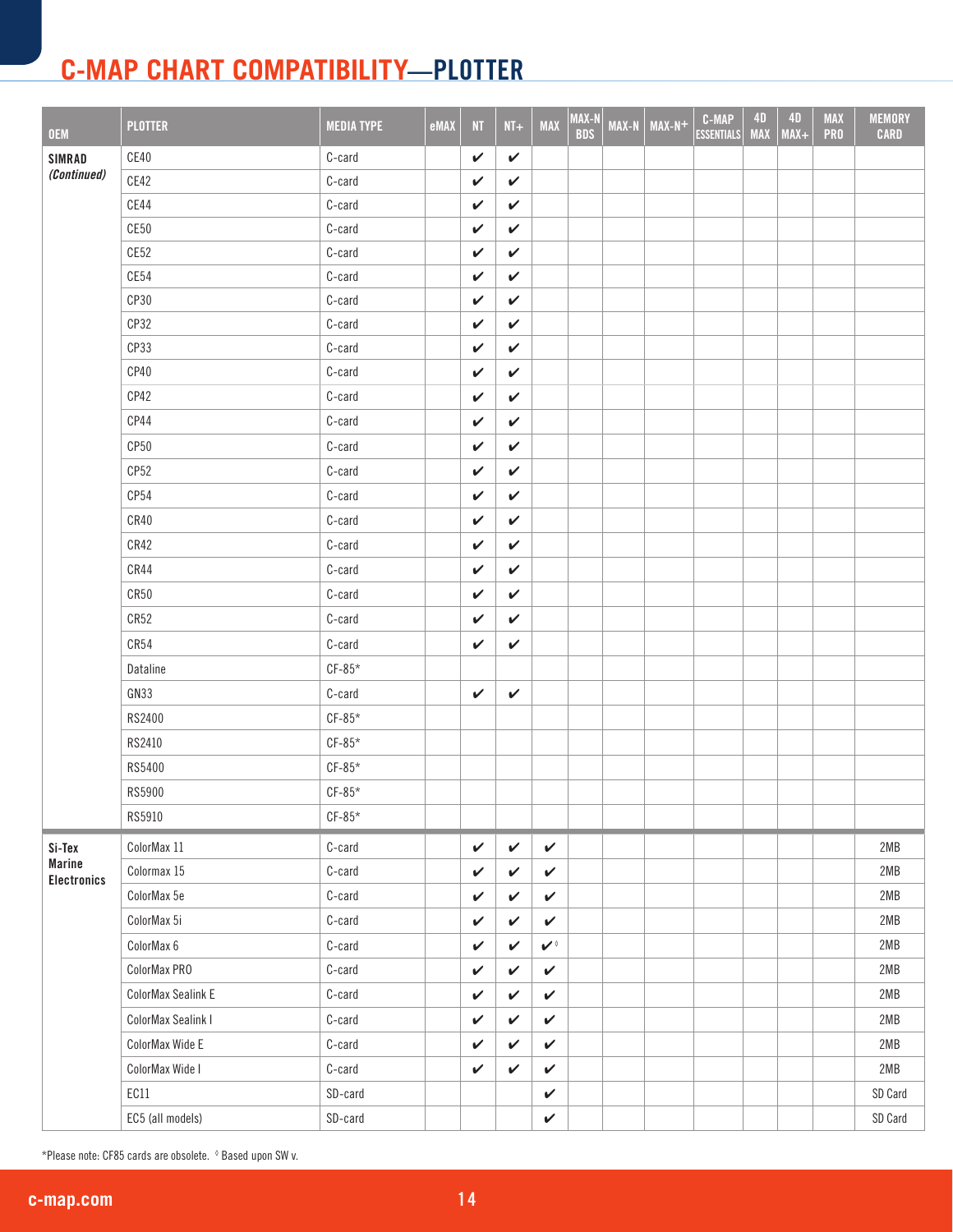

| <b>OEM</b>                          | <b>PLOTTER</b>            | <b>MEDIA TYPE</b> | eMAX | <b>NT</b>    | $NT+$        | <b>MAX</b>   | MAX-N<br><b>BDS</b> | <b>MAX-N</b> | $MAX-N+$ | <b>C-MAP</b><br><b>ESSENTIALS</b> | <b>4D</b><br><b>MAX</b> | <b>4D</b><br>$MAX+$ | <b>MAX</b><br><b>PRO</b> | <b>MEMORY</b><br><b>CARD</b> |
|-------------------------------------|---------------------------|-------------------|------|--------------|--------------|--------------|---------------------|--------------|----------|-----------------------------------|-------------------------|---------------------|--------------------------|------------------------------|
| Si-Tex                              | EC7 (all models)          | SD-card           |      |              |              | V            |                     |              |          |                                   |                         |                     |                          | SD Card                      |
| <b>Marine</b><br><b>Electronics</b> | <b>Explorer Plus</b>      | C-card            |      | $\checkmark$ | V            | $\checkmark$ |                     |              |          |                                   |                         |                     |                          | 2MB                          |
| (Continued)                         | GPS-95CP                  | C-card            |      | $\checkmark$ | V            | V            |                     |              |          |                                   |                         |                     |                          |                              |
|                                     | Navmate E                 | C-card            |      | V            | V            | V            |                     |              |          |                                   |                         |                     |                          | 2MB                          |
|                                     | Navmate I                 | C-card            |      | V            | $\checkmark$ | $\checkmark$ |                     |              |          |                                   |                         |                     |                          | 2MB                          |
|                                     | Trawl Plot 12             | C-card            |      | $\checkmark$ | V            | V            |                     |              |          |                                   |                         |                     |                          |                              |
|                                     | Trawl Plot 12 SD          | C-card            |      | V            | V            | V            |                     |              |          |                                   |                         |                     |                          | SD-card                      |
|                                     | 1000NT                    | C-card            |      | $\checkmark$ |              |              |                     |              |          |                                   |                         |                     |                          | 128KB                        |
|                                     | Color Plot 10             | C-card            |      | $\checkmark$ | $\checkmark$ |              |                     |              |          |                                   |                         |                     |                          | 128KB                        |
|                                     | Fish 12                   | $CF-85*$          |      |              |              |              |                     |              |          |                                   |                         |                     |                          |                              |
|                                     | Fish 12 Mark II           | $CF-85*$          |      |              |              |              |                     |              |          |                                   |                         |                     |                          |                              |
|                                     | Fish Plot 10              | C-card            |      | $\checkmark$ | $\checkmark$ |              |                     |              |          |                                   |                         |                     |                          | 128KB                        |
|                                     | Fish Plot 12              | C-card            |      | V            | V            |              |                     |              |          |                                   |                         |                     |                          | 128KB                        |
|                                     | Genesis                   | C-card            |      | V            | $\checkmark$ |              |                     |              |          |                                   |                         |                     |                          |                              |
|                                     | Kit Color Plot 10         | C-card            |      | V            | V            |              |                     |              |          |                                   |                         |                     |                          | 128KB                        |
|                                     | Max 10 NT                 | C-card            |      | V            | $\checkmark$ |              |                     |              |          |                                   |                         |                     |                          | 128KB                        |
|                                     | Max 10 NT (W/Trackball)   | C-card            |      | V            | V            |              |                     |              |          |                                   |                         |                     |                          | 128KB                        |
|                                     | Max 10 NT (W/Trackpad)    | C-card            |      | V            | V            |              |                     |              |          |                                   |                         |                     |                          | 128KB                        |
|                                     | Nautilus                  | C-card            |      | $\checkmark$ | V            |              |                     |              |          |                                   |                         |                     |                          | 128KB                        |
|                                     | Nav-Add 1000              | $CF-85*$          |      |              |              |              |                     |              |          |                                   |                         |                     |                          |                              |
|                                     | Nav-Add 5000              | $CF-85*$          |      |              |              |              |                     |              |          |                                   |                         |                     |                          |                              |
|                                     | Nav-Add 6000              | $CF-85*$          |      |              |              |              |                     |              |          |                                   |                         |                     |                          |                              |
|                                     | Nav-Add 6000L             | $CF-85*$          |      |              |              |              |                     |              |          |                                   |                         |                     |                          |                              |
|                                     | NAV-ADD 6000NT            | C-card            |      | $\checkmark$ | V            |              |                     |              |          |                                   |                         |                     |                          | 128KB                        |
|                                     | Nav-Add 7000              | $CF-85*$          |      |              |              |              |                     |              |          |                                   |                         |                     |                          |                              |
|                                     | Nav-Add 8000              | $CF-85*$          |      |              |              |              |                     |              |          |                                   |                         |                     |                          |                              |
|                                     | NAV-ADD 8000NT            | $C$ -card         |      | $\mathbf{v}$ | $\checkmark$ |              |                     |              |          |                                   |                         |                     |                          | 128KB                        |
|                                     | Nav-Add 9000              | $CF-85*$          |      |              |              |              |                     |              |          |                                   |                         |                     |                          |                              |
|                                     | Nav-Add 9100              | $CF-85*$          |      |              |              |              |                     |              |          |                                   |                         |                     |                          |                              |
|                                     | Nav-Add 9100T             | $CF-85*$          |      |              |              |              |                     |              |          |                                   |                         |                     |                          |                              |
|                                     | Nav-Add 9200              | $CF-85*$          |      |              |              |              |                     |              |          |                                   |                         |                     |                          |                              |
|                                     | Nav-Add 9200T             | $CF-85*$          |      |              |              |              |                     |              |          |                                   |                         |                     |                          |                              |
|                                     | Neptune                   | C-card            |      | $\checkmark$ |              |              |                     |              |          |                                   |                         |                     |                          | 128KB                        |
|                                     | Neptune iGPS              | C-card            |      | V            | $\checkmark$ |              |                     |              |          |                                   |                         |                     |                          | 128KB                        |
|                                     | Neptune Nti               | C-card            |      | $\checkmark$ |              |              |                     |              |          |                                   |                         |                     |                          | 128KB                        |
|                                     | Onyx                      | C-card            |      | V            | $\checkmark$ |              |                     |              |          |                                   |                         |                     |                          | 2MB                          |
|                                     | Prism 10 NT               | C-card            |      | $\checkmark$ |              |              |                     |              |          |                                   |                         |                     |                          | 128KB                        |
|                                     | Prism 10 NT (W/Trackball) | C-card            |      | $\checkmark$ |              |              |                     |              |          |                                   |                         |                     |                          | 128KB                        |
|                                     | Prism 10 NT (W/Trackpad)  | C-card            |      | $\checkmark$ |              |              |                     |              |          |                                   |                         |                     |                          | 128KB                        |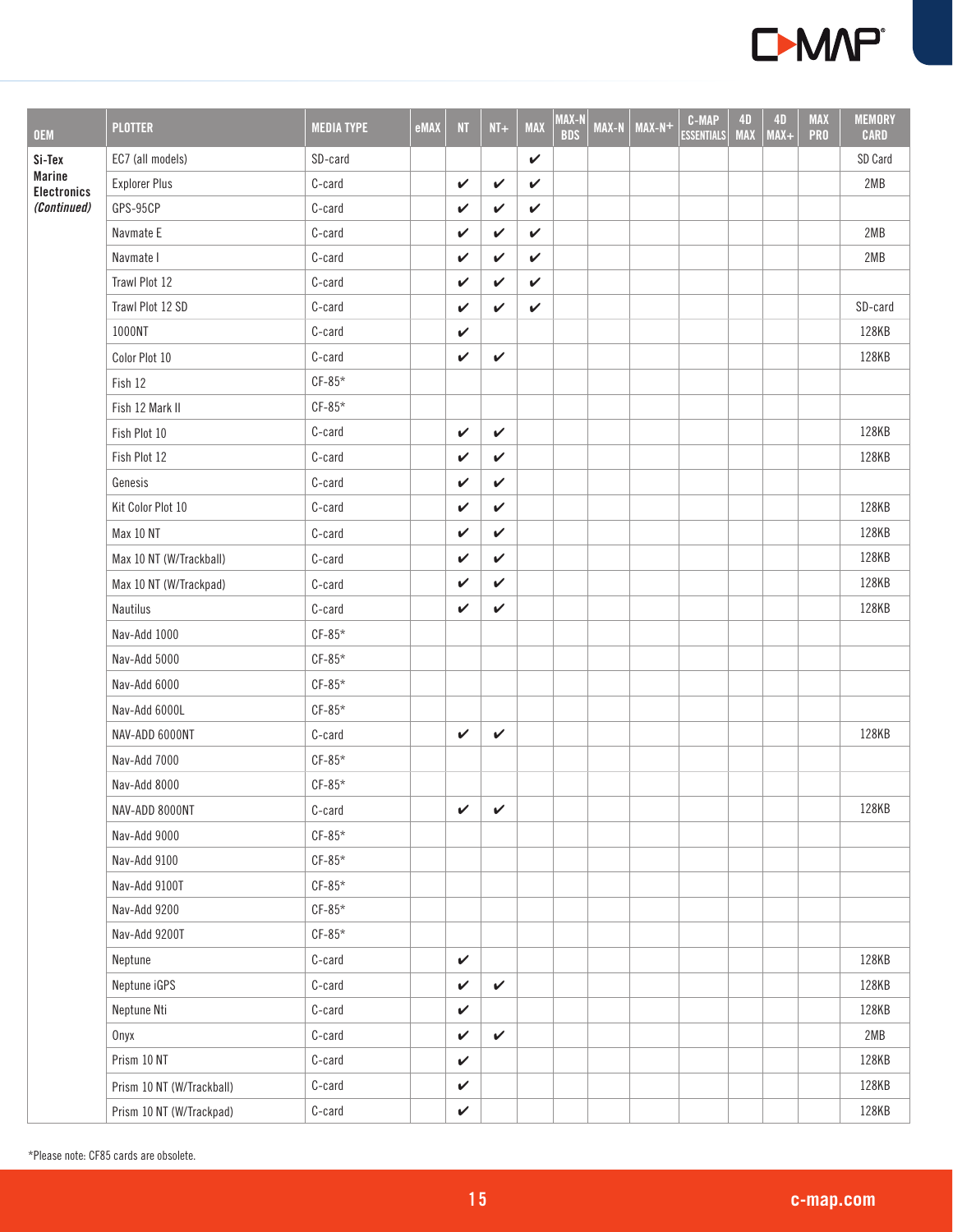| <b>OEM</b>                             | <b>PLOTTER</b>                                              | <b>MEDIA TYPE</b> | eMAX | NT           | $NI+$        | <b>MAX</b>   | MAX-N<br><b>BDS</b> | MAX-N | $MAX-N+$ | <b>C-MAP</b><br><b>ESSENTIALS</b> | <b>4D</b><br><b>MAX</b> | <b>4D</b><br>$MAX+$ | <b>MAX</b><br><b>PRO</b> | <b>MEMORY</b><br><b>CARD</b> |
|----------------------------------------|-------------------------------------------------------------|-------------------|------|--------------|--------------|--------------|---------------------|-------|----------|-----------------------------------|-------------------------|---------------------|--------------------------|------------------------------|
| Si-Tex                                 | Pro Fish II Map/Sounder Plus                                | SD-card           |      | $\checkmark$ |              |              |                     |       |          |                                   |                         |                     |                          |                              |
| <b>Marine</b><br><b>Electronics</b>    | SNS700i                                                     | SD-card           |      |              |              | $\checkmark$ |                     |       |          |                                   |                         |                     |                          | SD-card                      |
| (Continued)                            | SNS700e                                                     | SD-card           |      |              |              | V            |                     |       |          |                                   |                         |                     |                          | SD-card                      |
|                                        | SNS700ci                                                    | SD-card           |      |              |              | $\checkmark$ |                     |       |          |                                   |                         |                     |                          | SD-card                      |
|                                        | SNS700ce                                                    | SD-card           |      |              |              | $\checkmark$ |                     |       |          |                                   |                         |                     |                          | SD-card                      |
|                                        | SNS1100                                                     | SD-Card           |      |              |              | V            |                     |       |          |                                   |                         |                     |                          | SD-Card                      |
|                                        | <b>Ultra Color Plus</b>                                     | C-card            |      | V            | $\checkmark$ |              |                     |       |          |                                   |                         |                     |                          | 2MB                          |
|                                        | <b>SNS-7001</b>                                             | SD-Card           |      |              |              | V            |                     |       |          |                                   |                         |                     |                          | SD-Card                      |
|                                        | <b>SNS-700IF</b>                                            | SD-Card           |      |              |              | V            |                     |       |          |                                   |                         |                     |                          | SD-Card                      |
|                                        | <b>SNS-700E</b>                                             | SD-Card           |      |              |              | $\checkmark$ |                     |       |          |                                   |                         |                     |                          | SD-Card                      |
|                                        | SNS-700EF                                                   | SD-Card           |      |              |              | $\checkmark$ |                     |       |          |                                   |                         |                     |                          | SD-Card                      |
|                                        | SNS-1100                                                    | SD-Card           |      |              |              | $\checkmark$ |                     |       |          |                                   |                         |                     |                          | SD-Card                      |
|                                        | SVS-750C                                                    | SD-Card           |      |              |              | V            |                     |       |          |                                   |                         |                     |                          | SD-Card                      |
|                                        | <b>SVS-750CF</b>                                            | SD-Card           |      |              |              | $\checkmark$ |                     |       |          |                                   |                         |                     |                          | SD-Card                      |
|                                        | <b>SVS-760C</b>                                             | SD-Card           |      |              |              | $\checkmark$ |                     |       |          |                                   |                         |                     |                          | SD-Card                      |
|                                        | <b>SVS-760CF</b>                                            | SD-Card           |      |              |              | V            |                     |       |          |                                   |                         |                     |                          | SD-Card                      |
|                                        | Explorer NAV PRO                                            | SD-Card           |      |              |              | $\checkmark$ |                     |       |          |                                   |                         |                     |                          | 2MB-SD-Card                  |
| Sodena                                 | Pan-Color 14" C                                             | C-card            |      | V            |              |              |                     |       |          |                                   |                         |                     |                          | 128KB                        |
|                                        | Video Chart 3X NC                                           | C-card            |      | V            |              |              |                     |       |          |                                   |                         |                     |                          | 128KB                        |
|                                        | Video Chart 4X NC                                           | C-card            |      | $\checkmark$ |              |              |                     |       |          |                                   |                         |                     |                          | 128KB                        |
|                                        | <b>WP 10 NC</b>                                             | C-card            |      | $\checkmark$ |              |              |                     |       |          |                                   |                         |                     |                          | 128KB                        |
|                                        | WP 10 NC Ccolor                                             | C-card            |      | V            |              |              |                     |       |          |                                   |                         |                     |                          | 128KB                        |
|                                        | <b>WP 104 NC</b>                                            | C-card            |      | $\checkmark$ |              |              |                     |       |          |                                   |                         |                     |                          | 128KB                        |
|                                        | WP 14 Color NC C                                            | C-card            |      | $\checkmark$ |              |              |                     |       |          |                                   |                         |                     |                          | 128KB                        |
| Sony                                   | PYXIS-760                                                   | $CF-85*$          |      |              |              |              |                     |       |          |                                   |                         |                     |                          |                              |
| <b>SRT MARINE</b><br><b>TECHNOLOGY</b> | Artemis - 5W SOTDMA AIS Class B Transceiver   Micro SD-Card |                   |      |              |              | $\checkmark$ |                     |       |          |                                   |                         |                     |                          | 128KB                        |
| (em-trak<br>Marine                     | em-trak AIS B400                                            | Micro SD-Card     |      |              |              | V            |                     |       |          |                                   |                         |                     |                          | 128KB                        |
| Electronics Ltd)                       | em-trak AIS A200                                            | Micro SD-Card     |      |              |              | ✓            |                     |       |          |                                   |                         |                     |                          | 128KB                        |
| Standard                               | CP1000C                                                     | C-card            |      | $\checkmark$ | $\checkmark$ | $\checkmark$ |                     |       |          |                                   |                         |                     |                          | 2MB                          |
| Horizon                                | CP155C                                                      | C-card            |      | V            | V            | V            |                     |       |          |                                   |                         |                     |                          | 2MB                          |
|                                        | CP175C                                                      | C-card            |      | V            | V            | V            |                     |       |          |                                   |                         |                     |                          | 2MB                          |
|                                        | CP180 / CP180i                                              | C-card            |      | V            | V            | V            |                     |       |          |                                   |                         |                     |                          | 2MB                          |
|                                        | CP190i                                                      | C-card            |      |              |              | $\checkmark$ |                     |       |          |                                   |                         |                     |                          | 2MB                          |
|                                        | CP300 / CP300i                                              | C-card            |      | $\checkmark$ | V            | $\checkmark$ |                     |       |          |                                   |                         |                     |                          | 2MB                          |
|                                        | CP390i                                                      | C-card            |      |              |              | $\checkmark$ |                     |       |          |                                   |                         |                     |                          | 2MB                          |
|                                        | CP500                                                       | C-card            |      | $\checkmark$ | ✓            | V            |                     |       |          |                                   |                         |                     |                          | 2MB                          |
|                                        | CP590                                                       | C-card            |      |              |              | V            |                     |       |          |                                   |                         |                     |                          | 2MB                          |
|                                        | <b>CPF 180i</b>                                             | C-card            |      | $\checkmark$ | $\checkmark$ | $\checkmark$ |                     |       |          |                                   |                         |                     |                          | 2MB                          |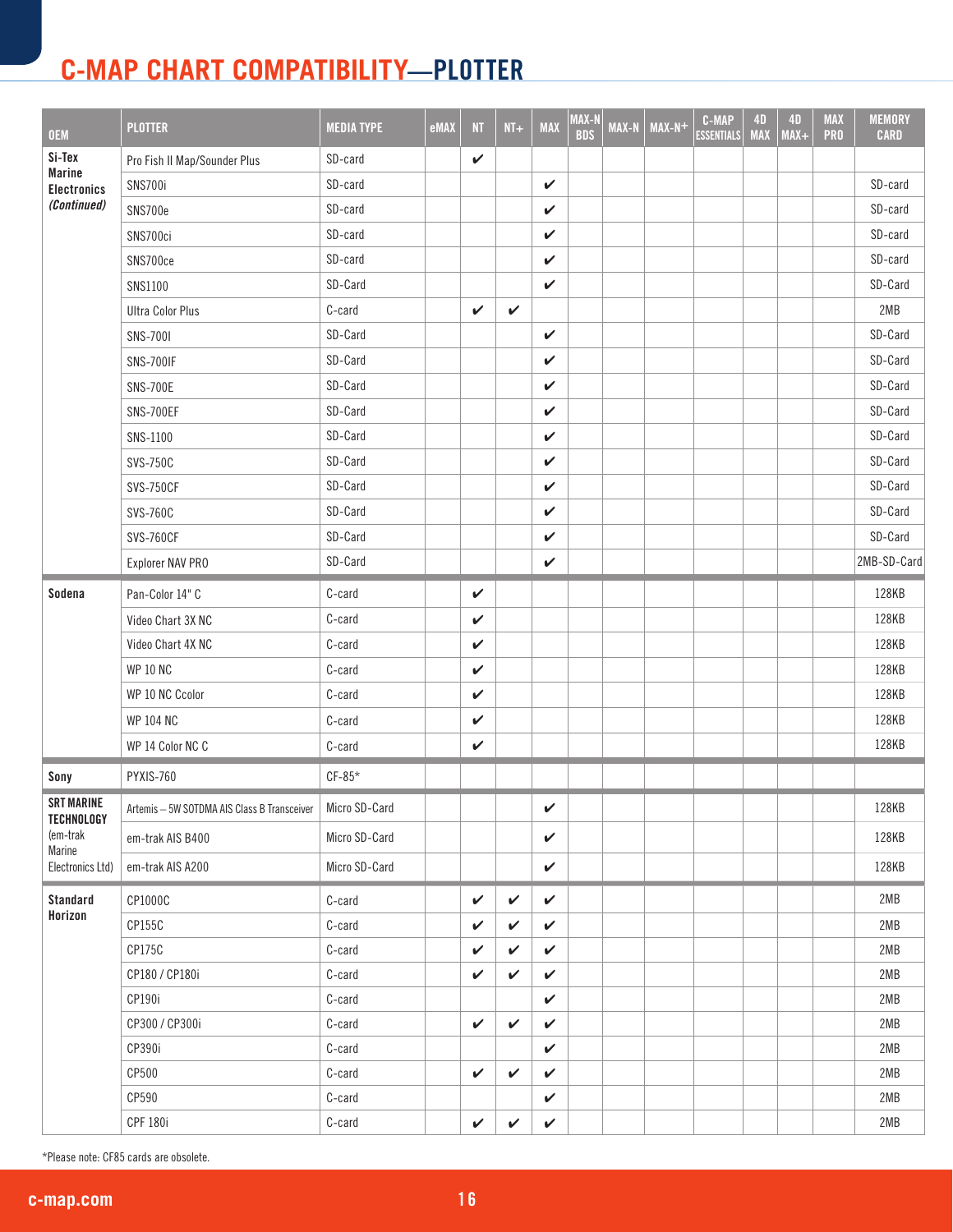

| <b>OEM</b>              | <b>PLOTTER</b>                        | <b>MEDIA TYPE</b> | eMAX | NT           | $NT+$        | <b>MAX</b>   | MAX-N<br><b>BDS</b> | MAX-N | $MAX-N+$ | <b>C-MAP</b><br><b>ESSENTIALS</b> | <b>4D</b><br><b>MAX</b> | <b>4D</b><br>$MAX+$ | <b>MAX</b><br><b>PRO</b> | <b>MEMORY</b><br><b>CARD</b> |
|-------------------------|---------------------------------------|-------------------|------|--------------|--------------|--------------|---------------------|-------|----------|-----------------------------------|-------------------------|---------------------|--------------------------|------------------------------|
| Standard                | <b>CPF 190i</b>                       | C-card            |      |              |              | $\checkmark$ |                     |       |          |                                   |                         |                     |                          | 2MB                          |
| Horizon<br>(Continued)  | <b>CPF 300</b>                        | C-card            |      | V            | V            | V            |                     |       |          |                                   |                         |                     |                          | 2MB                          |
|                         | <b>CPF 390i</b>                       | C-card            |      |              |              | $\checkmark$ |                     |       |          |                                   |                         |                     |                          | 2MB                          |
|                         | CPV350                                | C-card            |      | V            | V            | $\checkmark$ |                     |       |          |                                   |                         |                     |                          | 2MB                          |
|                         | CPV550                                | C-card            |      | $\checkmark$ | V            | $\checkmark$ |                     |       |          |                                   |                         |                     |                          | 2MB                          |
|                         | CP150 / CP150C                        | C-card            |      | V            | V            |              |                     |       |          |                                   |                         |                     |                          | 2MB                          |
|                         | CP160                                 | C-card            |      | V            | ✓            |              |                     |       |          |                                   |                         |                     |                          | 2MB                          |
|                         | CP170C                                | C-card            |      | $\checkmark$ | $\checkmark$ |              |                     |       |          |                                   |                         |                     |                          | 2MB                          |
|                         | CPN700i                               | SD-card           |      |              |              |              |                     |       |          |                                   | $\checkmark$            | $\checkmark$        |                          | SD-card                      |
|                         | CPN1010i                              | SD-card           |      |              |              |              |                     |       |          |                                   | V                       | $\checkmark$        |                          | SD-card                      |
| Svama<br><b>Nautica</b> | Fish 121 Color SD                     | C-card            |      | $\checkmark$ | $\checkmark$ | $\checkmark$ |                     |       |          |                                   |                         |                     |                          | SD-card                      |
| <b>Techmarine</b>       | <b>S55</b>                            | C-card            |      |              |              | $\checkmark$ |                     |       |          |                                   |                         |                     |                          | 2MB                          |
|                         | <b>S50</b>                            | C-card            |      |              |              | $\checkmark$ |                     |       |          |                                   |                         |                     |                          | 2MB                          |
|                         | <b>T50</b>                            | C-card            |      |              |              | $\checkmark$ |                     |       |          |                                   |                         |                     |                          | 2MB                          |
|                         | <b>T55</b>                            | C-card            |      |              |              | $\checkmark$ |                     |       |          |                                   |                         |                     |                          | 2MB                          |
|                         | <b>T59</b>                            | C-card            |      |              |              | V            |                     |       |          |                                   |                         |                     |                          | 2MB                          |
|                         | TM5 (all models)                      | SD-card           |      |              |              | $\checkmark$ |                     |       |          |                                   |                         |                     |                          | SD-card                      |
|                         | TM7 (all models)                      | SD-card           |      |              |              | $\checkmark$ |                     |       |          |                                   |                         |                     |                          | SD-card                      |
|                         | TM11                                  | SD-card           |      |              |              | V            |                     |       |          |                                   |                         |                     |                          | SD-card                      |
| Telecom                 | Shark 121                             | C-card            |      | $\checkmark$ | $\checkmark$ | $\checkmark$ |                     |       |          |                                   |                         |                     |                          | 2MB                          |
| Italia S.P.A.           | Shark 10 NT                           | C-card            |      | $\checkmark$ |              |              |                     |       |          |                                   |                         |                     |                          | 128KB                        |
|                         | Shark 10 NT Color                     | C-card            |      | V            |              |              |                     |       |          |                                   |                         |                     |                          | 128KB                        |
|                         | Shark 104 NT                          | C-card            |      | $\checkmark$ |              |              |                     |       |          |                                   |                         |                     |                          | 128KB                        |
|                         | Shark 12 NT                           | C-card            |      | V            |              |              |                     |       |          |                                   |                         |                     |                          | 128KB                        |
| Teleflex                | i5000                                 | C-card            |      | $\checkmark$ | $\checkmark$ |              |                     |       |          |                                   |                         |                     |                          |                              |
| <b>Electronics</b>      | i5010                                 | C-card            |      | V            | V            |              |                     |       |          |                                   |                         |                     |                          |                              |
|                         | i5020                                 | C-card            |      | $\checkmark$ | $\checkmark$ |              |                     |       |          |                                   |                         |                     |                          |                              |
|                         | i5021                                 | C-card            |      | $\checkmark$ | $\checkmark$ |              |                     |       |          |                                   |                         |                     |                          |                              |
| <b>VDO Kienzle</b>      | MAP 11CS (software name: A7IGVD11C)   | C-card            |      | V            | V            |              |                     |       |          |                                   |                         |                     |                          | 2MB                          |
| <b>GMBH</b>             | MAP 11CS (software name: XSEGVD11C)   | C-card            |      | V            | $\checkmark$ | $\checkmark$ |                     |       |          |                                   |                         |                     |                          |                              |
|                         | MAP 11CSE/PLUS (sof.name: S3EGVD11Cx) | C-card            |      | V            | $\checkmark$ | $\checkmark$ |                     |       |          |                                   |                         |                     |                          |                              |
|                         | MAP 7V                                | C-card            |      | V            | V            | V            |                     |       |          |                                   |                         |                     |                          | 2MB                          |
|                         | MAP 7W/WI GPS/PLUS                    | C-card            |      | V            | $\checkmark$ | $\checkmark$ |                     |       |          |                                   |                         |                     |                          | 2MB                          |
|                         | MAP 7CWI PLUS                         | C-card            |      | V            | $\checkmark$ | $\checkmark$ |                     |       |          |                                   |                         |                     |                          | 2MB                          |
|                         | MAP CX Plus                           | C-card            |      | $\checkmark$ | V            | $\checkmark$ |                     |       |          |                                   |                         |                     |                          | 2MB                          |
|                         | Logic Map 10                          | C-card            |      | $\checkmark$ |              |              |                     |       |          |                                   |                         |                     |                          | 128KB                        |
|                         | Logic Map 10 E                        | C-card            |      | V            |              |              |                     |       |          |                                   |                         |                     |                          | 128KB                        |
|                         | Logic Map 10 E (New KB)               | C-card            |      | $\checkmark$ |              |              |                     |       |          |                                   |                         |                     |                          | 128KB                        |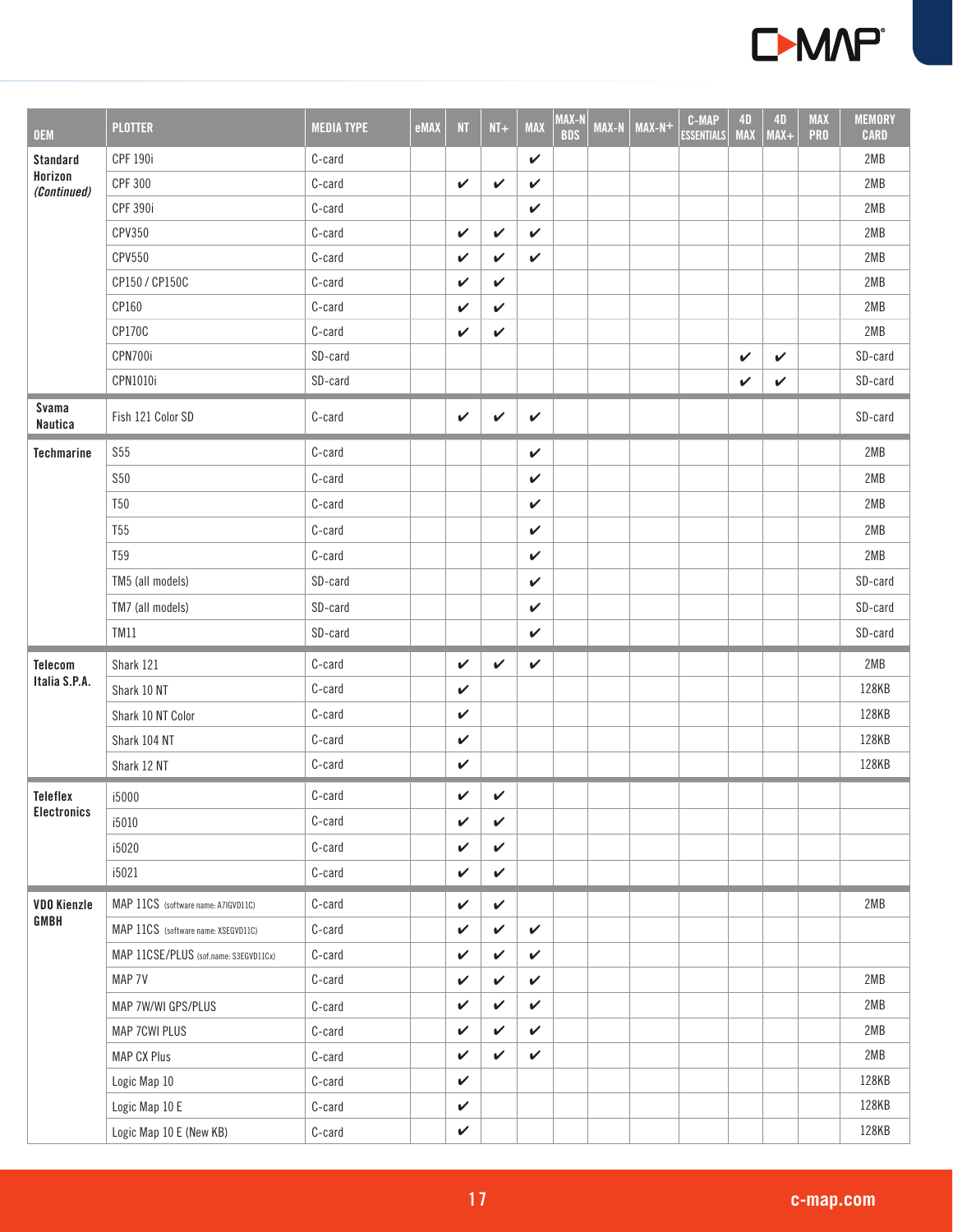| <b>OEM</b>                   | <b>PLOTTER</b>                | <b>MEDIA TYPE</b> | eMAX | <b>NT</b>    | $NT+$        | <b>MAX</b>   | $MAX-N$<br><b>BDS</b> | <b>MAX-N</b> | MAX-N+ | C-MAP<br><b>ESSENTIALS</b> | <b>4D</b><br><b>MAX</b> | <b>4D</b><br>$MAX+$ | <b>MAX</b><br><b>PRO</b> | <b>MEMORY</b><br><b>CARD</b> |
|------------------------------|-------------------------------|-------------------|------|--------------|--------------|--------------|-----------------------|--------------|--------|----------------------------|-------------------------|---------------------|--------------------------|------------------------------|
| <b>VDO Kienzle</b>           | Logic Map 10 E Color          | C-card            |      | $\checkmark$ |              |              |                       |              |        |                            |                         |                     |                          | 128KB                        |
| GMBH<br>(Continued)          | Logic Map 10 E Color (New KB) | C-card            |      | $\checkmark$ |              |              |                       |              |        |                            |                         |                     |                          | 128KB                        |
|                              | Logic Map 10 E Plus           | C-card            |      | $\checkmark$ |              |              |                       |              |        |                            |                         |                     |                          | 128KB                        |
|                              | Logic Map 7 T GPS (2)         | C-card            |      | $\checkmark$ | $\checkmark$ |              |                       |              |        |                            |                         |                     |                          | 128KB                        |
|                              | Logic Map 7 T GPS (IGEA)      | C-card            |      | $\checkmark$ | $\checkmark$ |              |                       |              |        |                            |                         |                     |                          | 128KB                        |
|                              | Logic Map 8                   | C-card            |      | $\checkmark$ |              |              |                       |              |        |                            |                         |                     |                          | 128KB                        |
|                              | Logic Map 8 E                 | C-card            |      | $\checkmark$ |              |              |                       |              |        |                            |                         |                     |                          | 128KB                        |
|                              | Logic Map 8 E (New KB)        | C-card            |      | $\checkmark$ |              |              |                       |              |        |                            |                         |                     |                          | 128KB                        |
| Vision                       | Vision VISNA04                | C-card            |      | $\checkmark$ |              |              |                       |              |        |                            |                         |                     |                          |                              |
|                              | Vision VISNA07                | C-card            |      | $\checkmark$ |              |              |                       |              |        |                            |                         |                     |                          |                              |
| Xinuo,                       | HM-1512                       | C-card            |      |              |              | $\checkmark$ |                       |              |        |                            |                         |                     |                          |                              |
| <b>XIAMENTECH</b><br>Co.Ltd. | XF-608                        | C-card            |      |              |              | $\checkmark$ |                       |              |        |                            |                         |                     |                          |                              |
|                              | XF-520                        | C-card            |      |              |              | $\checkmark$ |                       |              |        |                            |                         |                     |                          |                              |
|                              | XF-918                        | C-card            |      |              |              | $\checkmark$ |                       |              |        |                            |                         |                     |                          |                              |
|                              | XF-816                        | C-card            |      |              |              | $\checkmark$ |                       |              |        |                            |                         |                     |                          |                              |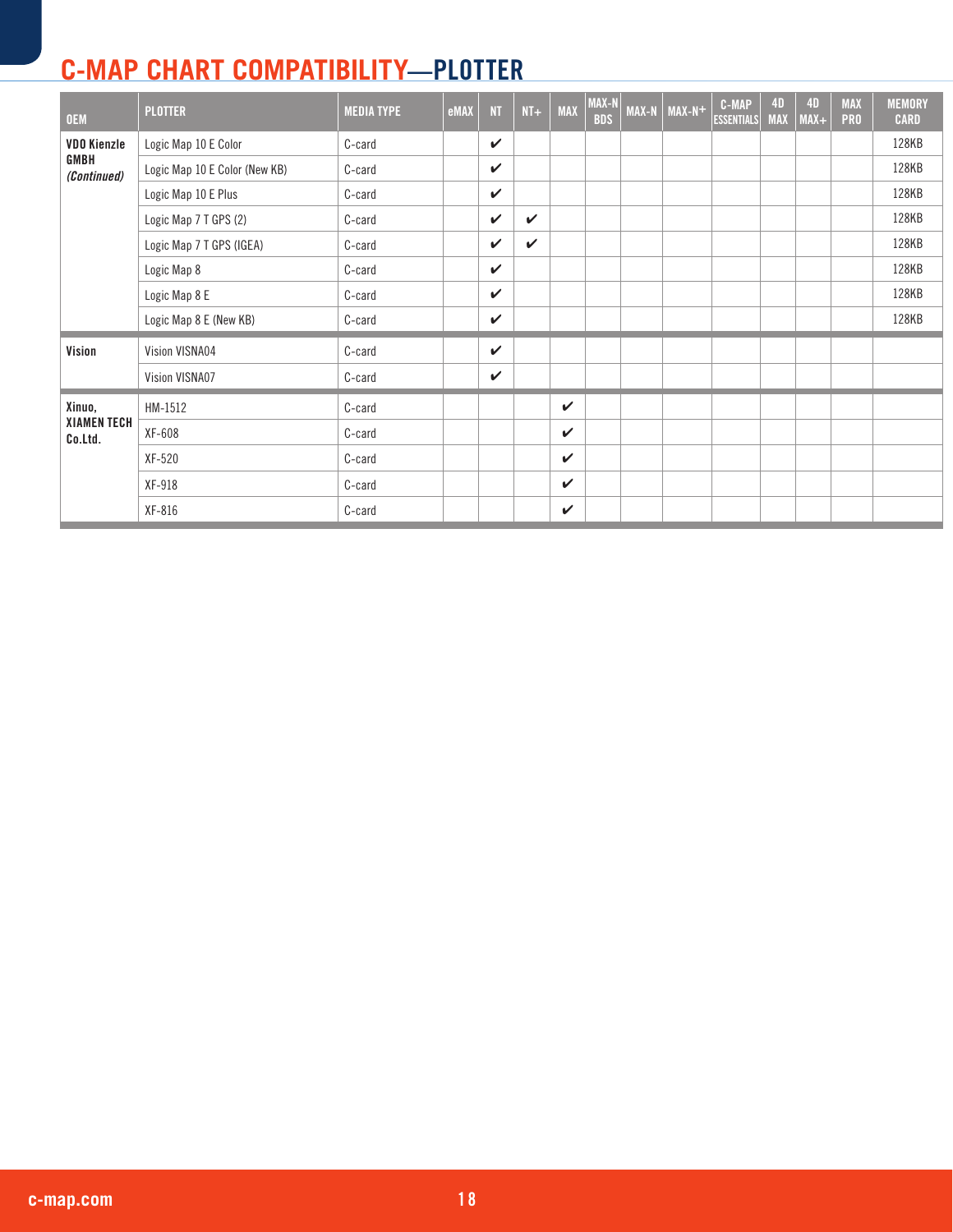## **C-MAP Chart Compatibility —** PC Software**\*\***

| <b>OEM</b>                              | <b>PC SOFTWARE</b>       | <b>MEDIA TYPE</b>             | NT | $NT+$        | <b>MAX</b>    | C-MAP<br><b>ESSENTIALS</b> | <b>4D MAX</b>     | 4D MAX+      | <b>MAX PRO</b> | <b>MEMORY CARD</b> |
|-----------------------------------------|--------------------------|-------------------------------|----|--------------|---------------|----------------------------|-------------------|--------------|----------------|--------------------|
| 3XEL                                    | Smart Skipper Racer      | NTPC CDROM/DVD                |    |              | $\checkmark$  |                            |                   |              | $\checkmark$   |                    |
|                                         | Smart Skipper Pro        | NTPC CDROM                    |    |              | $\checkmark$  |                            |                   |              | $\checkmark$   |                    |
|                                         | Smart AIS Monitor        | NTPC CDROM                    |    |              | $\checkmark$  |                            |                   |              | $\checkmark$   |                    |
|                                         | Smart Survey Workstation | NTPC CDROM                    |    |              | $\checkmark$  |                            |                   |              | $\checkmark$   |                    |
| Adrena                                  | Tactique                 | NTPC CDROM/DVD                |    | $\checkmark$ | $\checkmark$  |                            |                   |              |                |                    |
|                                         | Tactique V5              | NTPC CDROM/DVD                |    |              | $\checkmark$  |                            |                   |              |                |                    |
| <b>Brooks &amp; Gatehouse (B&amp;G)</b> | Deckman                  | NTPC CDROM                    |    | V            |               |                            |                   |              |                |                    |
|                                         | Sailmath - Deckman       | NTPC CDROM                    |    | V            | $\checkmark$  |                            |                   |              |                |                    |
| Chartworx B.V.                          | Quodfish, TRAX, TheMAP   | <b>DVD</b>                    |    |              |               |                            |                   |              | $\checkmark$   |                    |
|                                         | TheMAP                   | <b>DVD</b>                    |    |              |               |                            |                   |              | $\checkmark$   |                    |
|                                         | <b>TRAX</b>              | <b>DVD</b>                    |    |              |               |                            |                   |              | $\checkmark$   |                    |
| <b>C-Navi Information Technology</b>    | C-Navi                   | NTPC CDROM                    |    | $\checkmark$ |               |                            |                   |              |                |                    |
| Digiboat Aus. Co.                       | Software On Board        | NTPC CDROM                    |    | $\checkmark$ | $\checkmark$  |                            |                   |              |                |                    |
|                                         | SOB, SOBvMAX             | NTPC CDROM/DVD                |    |              | V             |                            |                   |              |                |                    |
| <b>EOLE Informatique</b>                | <b>NOE</b>               | NTPC CDROM/DVD                |    |              | $\checkmark$  |                            |                   |              |                |                    |
| <b>Evolution Tactics System</b>         | Evolution                | NTPC CDROM                    |    | $\checkmark$ |               |                            |                   |              |                |                    |
|                                         | <b>Evolution Tactic</b>  | NTPC CDROM                    |    | $\checkmark$ | $\checkmark$  |                            |                   |              |                |                    |
| <b>Expedition</b>                       | Expedition               | NTPC CDROM                    |    | V            | V             |                            |                   |              |                |                    |
|                                         | <b>Expedition LT</b>     | NTPC CDROM                    |    | V            | V             |                            |                   |              |                |                    |
|                                         | Expedition 4D            | Download<br>(C-MAP Web Store) |    |              |               |                            | V                 | $\checkmark$ |                |                    |
| <b>Free Technics BV</b>                 | FT NAVVISION             | NTPC CDROM                    |    | V            | $\checkmark$  |                            |                   |              |                |                    |
| <b>Global Navigation Software Co.</b>   | NavPak Professional      | NTPC CDROM                    |    | V            | $\mathbf{v}$  |                            |                   |              |                |                    |
| <b>Marine Instruments</b>               | MSF, V1.0                | NTPC CDROM                    |    | $\checkmark$ | V             |                            |                   |              |                |                    |
| MaxSea                                  | Commander                | NTPC CDROM                    |    | $\checkmark$ | $\mathcal{V}$ |                            |                   |              |                |                    |
|                                         | Explorer                 | NTPC CDROM                    |    | $\checkmark$ | $\mathbf{v}$  |                            |                   |              |                |                    |
|                                         | Navigator+               | NTPC CDROM                    |    | $\checkmark$ | $\mathbf{v}$  |                            |                   |              |                |                    |
|                                         | Plot                     | NTPC CDROM                    |    | $\checkmark$ | $\mathbf{v}$  |                            |                   |              |                |                    |
|                                         | Plot 2D/3D               | NTPC CDROM                    |    | V            | $\mathcal{V}$ |                            |                   |              |                |                    |
|                                         | Pro                      | NTPC CDROM                    |    | V            | $\mathbf{v}$  |                            |                   |              |                |                    |
|                                         | Professional             | NTPC CDROM                    |    | $\checkmark$ | $\mathcal{V}$ |                            |                   |              |                |                    |
|                                         | Racing Pro               | NTPC CDROM                    |    | $\checkmark$ | $\mathbf{v}$  |                            |                   |              |                |                    |
|                                         | TimeZero                 | Download                      |    |              |               |                            | MM3D C-MAP Charts |              |                |                    |
|                                         | MaxSea                   | NTPC CDROM/DVD                |    |              | $\checkmark$  |                            |                   |              |                |                    |
| Mobilenet                               |                          | NTPC CDROM                    |    | $\checkmark$ |               |                            |                   |              |                |                    |

\*\* Please note: compatibility depends on software revision. ◊ Based upon SW v.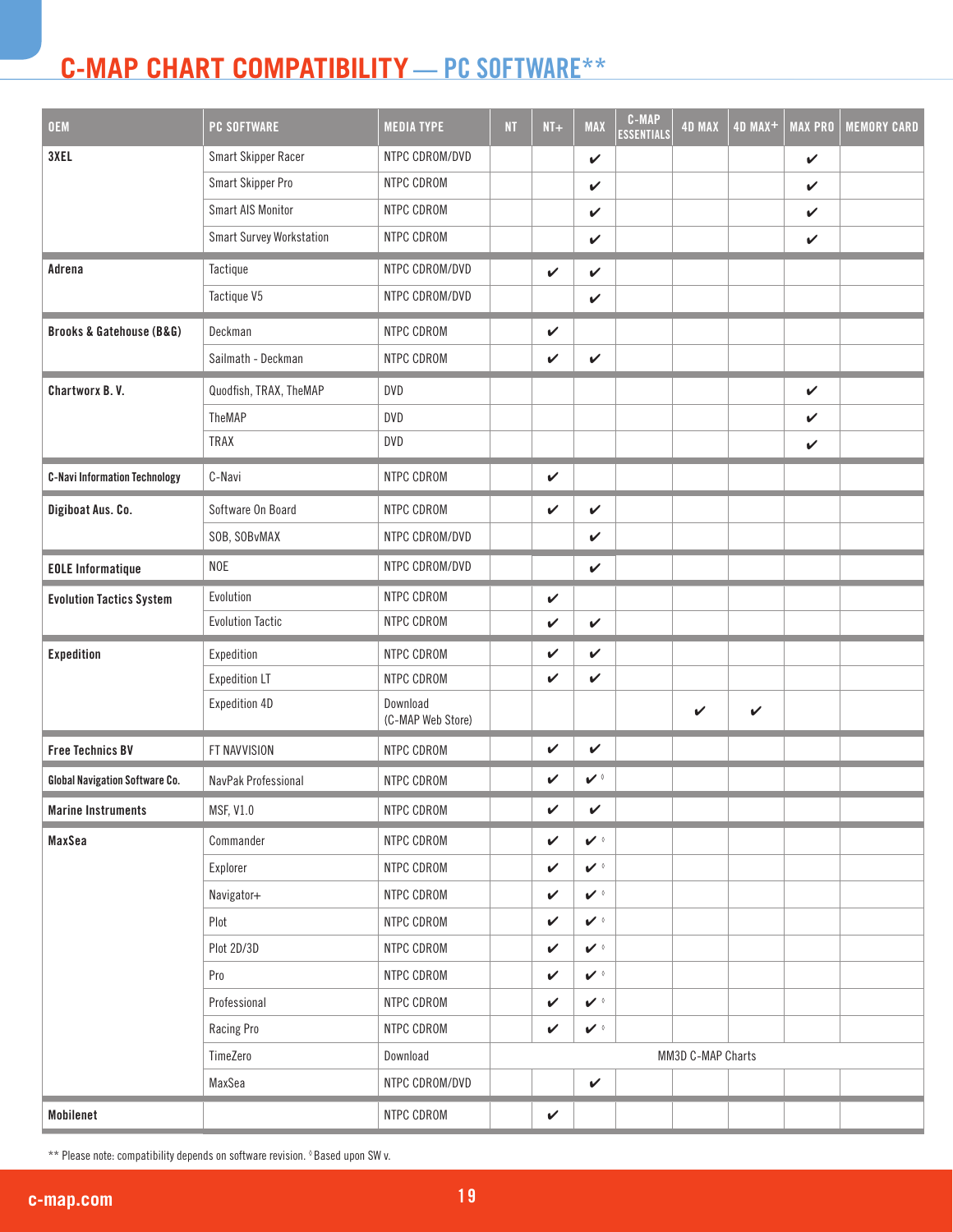

| <b>OEM</b>                       | <b>PC SOFTWARE</b>                       | <b>MEDIA TYPE</b>             | <b>NT</b>    | $NT+$        | <b>MAX</b>   | <b>C-MAP</b><br><b>ESSENTIALS</b> | <b>4D MAX</b>     | 4D MAX+      | <b>MAX PRO</b> | <b>MEMORY CARD</b> |
|----------------------------------|------------------------------------------|-------------------------------|--------------|--------------|--------------|-----------------------------------|-------------------|--------------|----------------|--------------------|
| <b>NavSim</b>                    | BoatCruiser, NavCruiser Pro, SailCruiser | <b>DVD</b>                    |              |              |              |                                   |                   |              | $\checkmark$   |                    |
| <b>NavSim Techlogy Inc.</b>      | Boatcruiser, NavCruiser PRO, SailCruiser | CDROM/DVD                     |              |              |              |                                   |                   |              | $\checkmark$   |                    |
|                                  | BoatCruiser 3.0                          | NTPC CDROM                    |              | $\checkmark$ | $\checkmark$ |                                   |                   |              |                |                    |
|                                  | NavCruiser/ Meridian 3                   | NTPC CDROM                    |              | V            | $\checkmark$ |                                   |                   |              |                |                    |
|                                  | SailCruiser 3                            | NTPC CDROM                    |              | $\checkmark$ | $\checkmark$ |                                   |                   |              |                |                    |
| <b>Neptune Navigation</b>        | Neptune C-MAP                            | NTPC CDROM/DVD                |              | $\checkmark$ | $\checkmark$ |                                   |                   |              |                |                    |
| <b>Nobeltec</b>                  | Admiral                                  | <b>DVD</b>                    |              |              |              |                                   |                   |              | $\checkmark$   |                    |
|                                  | VNS                                      | DVD                           |              |              |              |                                   |                   |              | V              |                    |
|                                  | TimeZero Odyssey                         | DVD                           |              |              |              |                                   | MM3D C-MAP Charts |              |                |                    |
|                                  | <b>TimeZero Trident</b>                  | <b>DVD</b>                    |              |              |              |                                   | MM3D C-MAP Charts |              |                |                    |
|                                  | <b>TimeZero Catch</b>                    | DVD                           |              |              |              |                                   | MM3D C-MAP Charts |              |                |                    |
|                                  | <b>TimeZero SportFishing</b>             | <b>DVD</b>                    |              |              |              |                                   | MM3D C-MAP Charts |              |                |                    |
| P-Sea Software                   | Windplot                                 | NTPC CD ROM                   |              | $\checkmark$ | $\checkmark$ |                                   |                   |              |                |                    |
|                                  | P-Sea Winplot MAX P-Sea WindView         | NTPC CDROM/DVD                |              | $\checkmark$ | V            |                                   |                   |              |                |                    |
| Raymarine                        | Raytech Navigator v3.0                   | NTPC CDROM                    |              | V            |              |                                   |                   |              |                |                    |
|                                  | Raytech Navigator v4.0                   | NTPC CDROM                    |              | $\checkmark$ |              |                                   |                   |              |                |                    |
|                                  | Raytech                                  | NTPC CDROM                    |              |              | $\checkmark$ |                                   |                   |              |                |                    |
| Rosepoint                        | Coastal Explorer 2011                    | NTPC CDROM                    |              |              | $\checkmark$ |                                   |                   |              |                |                    |
| <b>Satlink Spain</b>             | Satlink ELB3010 Manager                  | Download<br>(C-MAP Web Store) |              |              |              |                                   | V                 | $\checkmark$ |                |                    |
| SCS                              | LOGBOOK                                  | NTPC CDROM                    |              | $\checkmark$ | $\checkmark$ |                                   |                   |              |                |                    |
| SeaCom                           | Winchart                                 | NTPC CDROM                    |              | V            | $\checkmark$ |                                   |                   |              |                |                    |
|                                  | WinChart 4                               | NTPC CDROM                    |              | $\checkmark$ | V            |                                   |                   |              |                |                    |
|                                  | WinChart Pro                             | NTPC CDROM                    |              | ✓            | V            |                                   |                   |              |                |                    |
|                                  | WinChart Fish                            | NTPC CDROM                    |              | V            | $\checkmark$ |                                   |                   |              |                |                    |
| <b>SEAPLOT International LTD</b> | <b>SEAPLOT Trawlers</b>                  | NTPC CDROM/DVD                | $\checkmark$ | V            | $\checkmark$ |                                   |                   |              |                |                    |
|                                  | SEAPLOT 6                                | NTPC CDROM/DVD                | V            | V            | $\checkmark$ |                                   |                   |              |                |                    |
| S&W / Sea Track                  | NTPC/Seatrack                            | NTPC CDROM                    |              | $\checkmark$ | $\checkmark$ |                                   |                   |              |                |                    |
| Sodena                           | Turbowin & Yachtliner                    | CDROM/DVD                     |              | $\checkmark$ | $\checkmark$ |                                   |                   |              |                |                    |
| <b>SW&amp;N</b>                  | CRUISE32C                                | NTPC CDROM                    |              | V            | $\checkmark$ |                                   |                   |              |                |                    |
|                                  | CRUISES32C                               | NTPC CDROM                    |              | V            | V            |                                   |                   |              |                |                    |
|                                  | RACE32C                                  | NTPC CDROM                    |              | V            | V            |                                   |                   |              |                |                    |
|                                  | FISH32C                                  | NTPC CDROM                    |              | V            | $\checkmark$ |                                   |                   |              |                |                    |
| <b>TMQ Electronics</b>           | C-PLOT                                   | <b>DVD</b>                    |              |              |              |                                   |                   |              | $\checkmark$   |                    |

\*\* Please note: compatibility depends on software revision.